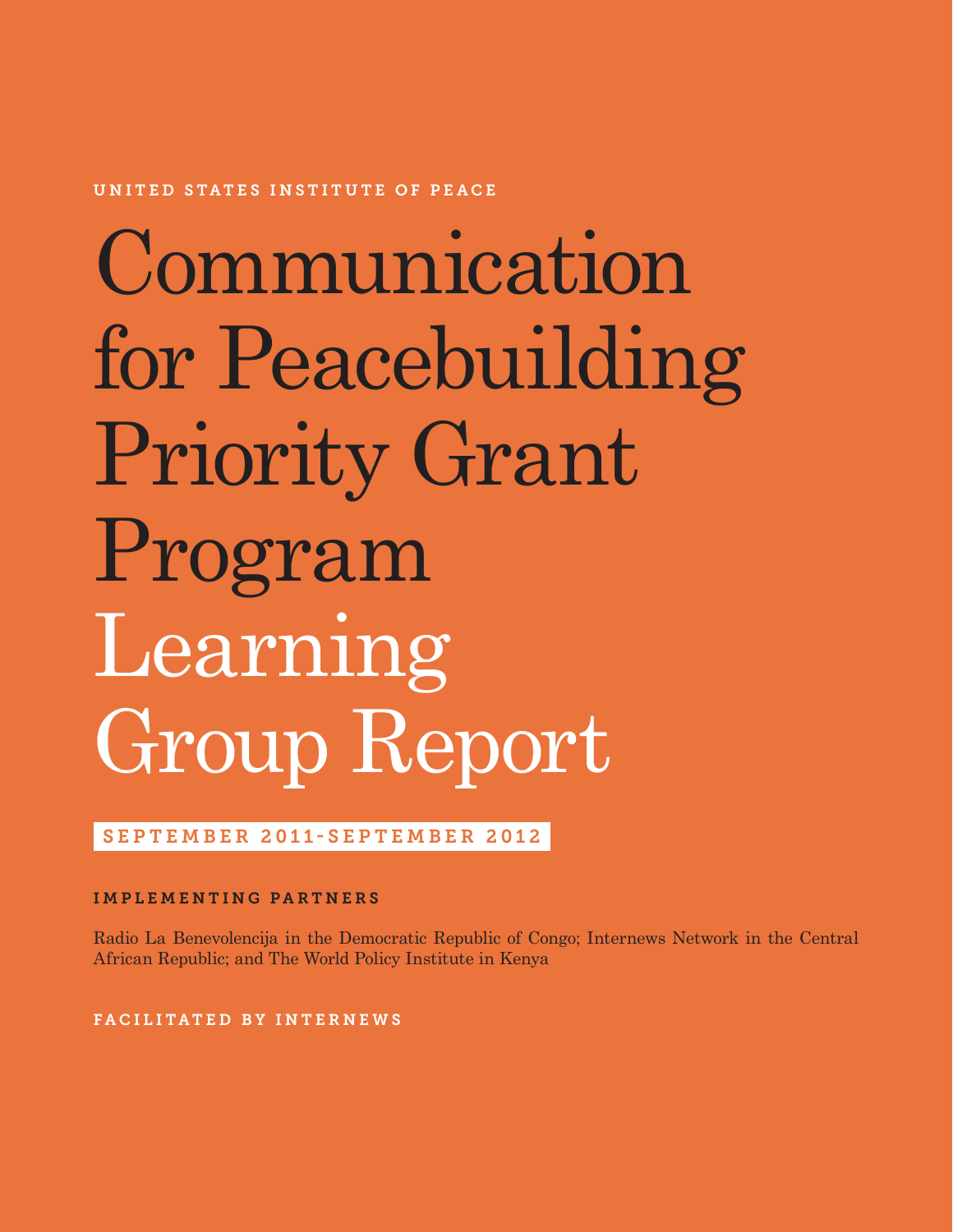# TABLE OF CONTENTS

| <b>EXECUTIVE SUMMARY</b>                                | 1        |
|---------------------------------------------------------|----------|
| Key Findings                                            | 1        |
| <b>INTRODUCTION</b>                                     | $\bf{2}$ |
| The Learning Group                                      | 3        |
| PROJECT SUMMARIES                                       | 4        |
| Radio La Benevolencija                                  | 4        |
| World Policy Institute                                  | 5        |
| Internews                                               | 5        |
| SCOPE OF THE LEARNING GROUP WORKSHOP                    | 6        |
| Model of the role of media                              |          |
| in peacebuilding and the objectives                     |          |
| of the three projects                                   | 7        |
| Policy level                                            | 8        |
| Production level                                        | 8        |
| Audience level                                          | 8        |
| <b>OBSERVATIONS &amp; INSIGHTS</b>                      | 9        |
| The possibilities (and limitations) of new technologies | 9        |
| Potential of ICTs                                       | 10       |
| Crowd-sourcing platforms                                | 10       |
| Moderating expectations of ICTs                         | 11       |
| Key Takeaways                                           | 11       |
| Monitoring & Evaluation                                 | 12       |
| Pre-implementation assessment periods                   | 12       |
| Monitoring                                              | 14       |
| Final project evaluations                               | 14       |
| Key Takeaways                                           | 14       |
| Looking forward: Dissemination & Collaboration          | 15       |
| CONCLUSION                                              | 16       |
| <b>ABOUT THE AUTHORS</b>                                | 17       |
|                                                         |          |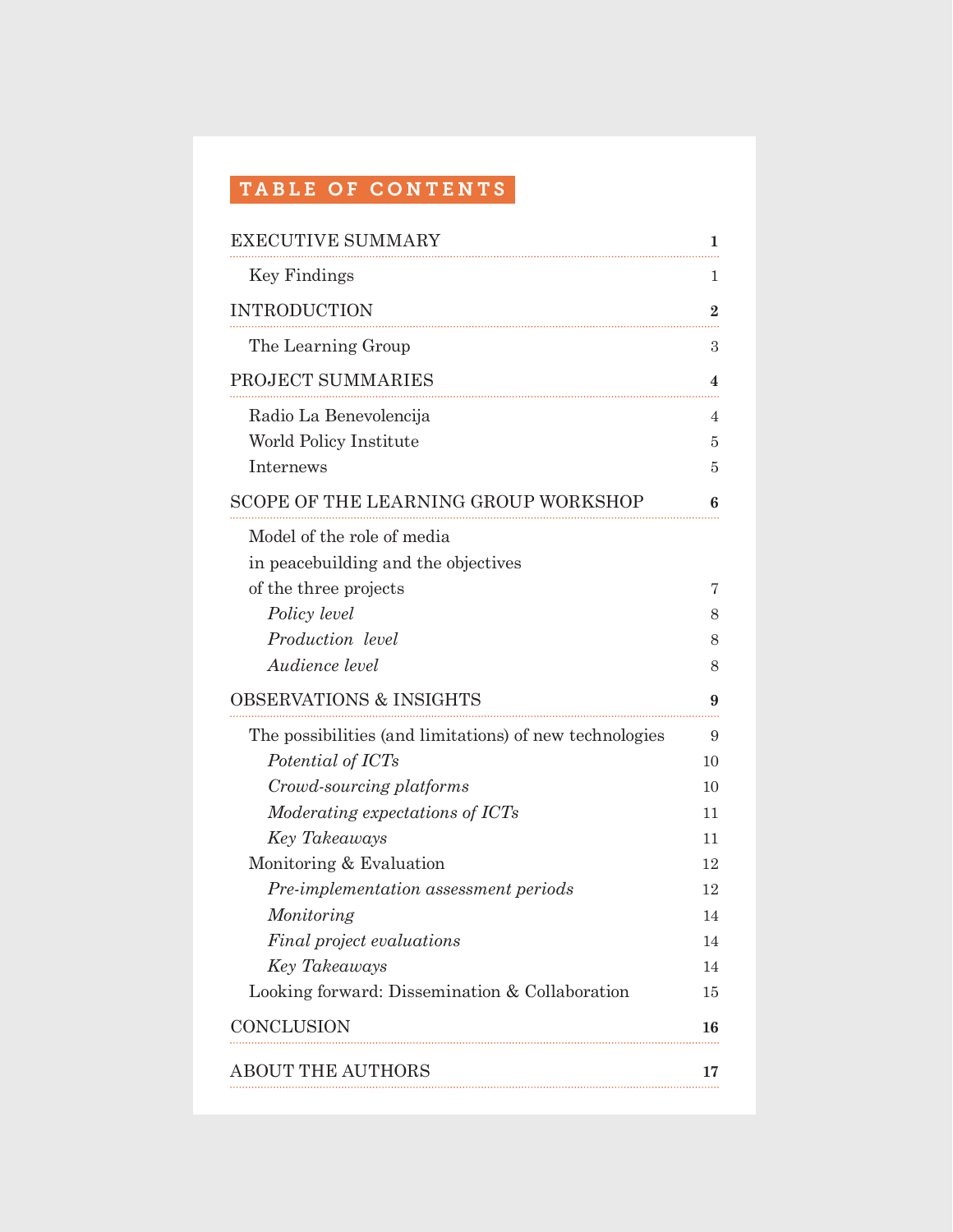# <span id="page-2-0"></span>EXECUTIVE SUMMARY

This report summarizes the findings of the learning group that was formed by the three grantees of USIP's 2011 Communication for Peacebuilding priority grant program. The purpose of the learning group was to facilitate knowledge-sharing, mutual learning, joint dissemination, and collaboration. The group met from September 20-21, 2012, at Internews headquarters in Washington DC to debrief and discuss their projects.

# KEY FINDINGS

#### *On communication for peacebuilding projects*:

- $\cdot$  Equipping communities with the tools to make informed decisions in times of crisis and to distinguish for themselves hateful or violent messages is an essential component of peacebuilding programs.
- $\cdot$  ICTs are an exciting development for media program implementers. They are potentially very useful for peacebuilding efforts, as they can aid in supporting positive information flows and centralizing disparate streams of information through crowd-sourcing, among other opportunities. But ICTs are not a panacea. They present challenges that need to be more closely addressed, and in some cases present hurdles for peacebuilding.
- The importance of working with the local community, both in project design and implementation, cannot be overstated. In conflict-affected regions in particular, local actors are often more familiar with local context, and well aware of the immediate information and communication needs of the community. Finding strong and reliable local partners has been difficult for some of the groups, but all agreed that finding such a partner adds immeasurably to a project's success.
- $\cdot$  There is a need for new and innovative ways to approach monitoring and evaluation that focus more on 'big picture' impacts rather

than individual project outputs. Knowledge about the role of media and communication in peacebuilding is incipient, making M&E that contributes to a more holistic understanding of the potential for media and communication particularly crucial for this field of work.

• Program implementers are aware that preimplementation assessment periods are vital to projects, but the grantees all struggled to fit proper assessments into the short time frame. Pre-implementation assessment periods not only help ensure that the project's framework and goals are appropriate and realistic, but also allow for better baseline data collection. Impact evaluations that usefully contribute to the knowledge and evidence base are strongest when they can be compared to thorough and appropriate baseline data.

# *On the learning group*:

- The learning group was an innovative and useful way to harness the unique knowledge of the group members. Given the importance of continued shared learning regarding the use of media and communication in peacebuilding, learning groups like this one are a good step toward more coordinated learning practices.
- The group agreed that meeting before projects began, rather than at the end of the projects, would have been more useful, because they would have better understood what the three projects had in common, which would have better fostered collaboration.
- $\cdot$  The collaborative website set up by Internews did not work as hoped. A better interface and more virtual meetings would have improved the experiences of the groups on the website.

#### *Recommendations for USIP*:

 Encourage more learning groups as a way to systematize project learning and widen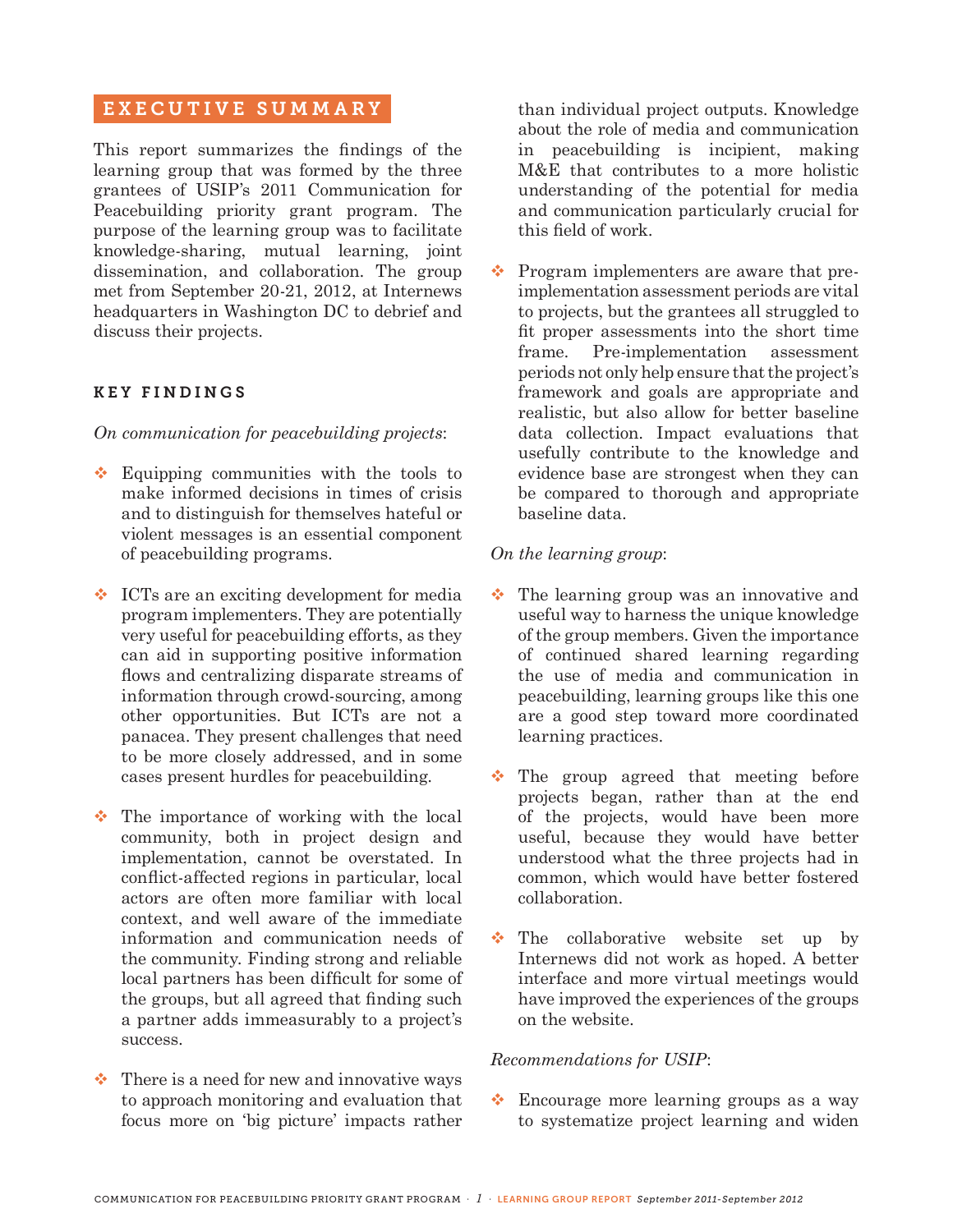<span id="page-3-0"></span>the knowledge base on the role of media and communication in peacebuilding efforts. USIP's efforts to promote such learning groups should continue, but should seek ways to create more robust collaborations than those achieved for this project.

- **E**uture learning groups should 1) encourage groups to meet at the beginning of the project, not only at the end, so that they can understand from the beginning what the projects have in common and where opportunities for collaboration lie; 2) have an improved virtual interface for more dynamic and effective communication between groups throughout the duration of the projects.
- $\cdot$  Place priority on recognizing the importance of pre-implementation assessment periods and build them into the funding structure of grants.
- $\triangleleft$  Identify better ways to promote evaluations that go beyond measuring project outputs and foster growth of the knowledge base surrounding the role of media and communication in peacebuilding.

# INTRODUCTION

In 2011, the United States Institute for Peace launched the Communication for Peacebuilding priority grant program (CfP). The program was intended to support innovative practice and research designed to increase understanding of how communication flows and communication technology can best be leveraged to improve the practice of peacebuilding. The CfP initiative is based on the premise that because communication is fundamental to peacebuilding, the nature of communication flows within and around conflict has a significant impact on the practice of peacebuilding.

The focus of the grant program, entitled Violence, Information, and Peacebuilding, was to improve our ability to impact the communication ecosystem resulting from violent incidents in ways that:

- 1. Help support and leverage information flows that create more positive peacebuilding outcomes;
- 2. Help undermine information flows that create escalatory dynamics.

After a full and open competition, USIP awarded three grants to: Internews Network in the Central African Republic; Radio La Benevolencija in the Democratic Republic of Congo; and The World Policy Institute in Kenya.

Both the Internews and Radio la Benevolencija projects ran from September 2011 through September 2012. The World Policy Institute (WPI) project, which began in September 2011, is still implementing pending the upcoming Kenyan Presidential elections in March 2013.

According to the USIP initial call for proposals, "a wide range of human rights and peacebuilding approaches rely on the information flows stemming from violent incidents, including conflict monitoring and early warning, civilian protection, community security initiatives, genocide and mass atrocity prevention, human rights monitoring and fact finding, and evidence gathering for international tribunals. On the other hand, the same information flows can contribute to mobilization, intimidation, retaliatory attacks, radicalization, and other escalatory dynamics."

To provide a sharper focus, this particular award was specifically concerned with leveraging information flows as part of three peacebuilding approaches that are used as violence is occurring or in the immediate aftermath of violence. These approaches are conflict monitoring and early warning, civilian protection, and community security. Together, these three related approaches have the common goal of responding to incidents in ways that stop the violence, prevent immediate escalation, and/ or get individuals out of harm's way. A range of information flows is at the heart of each of these approaches.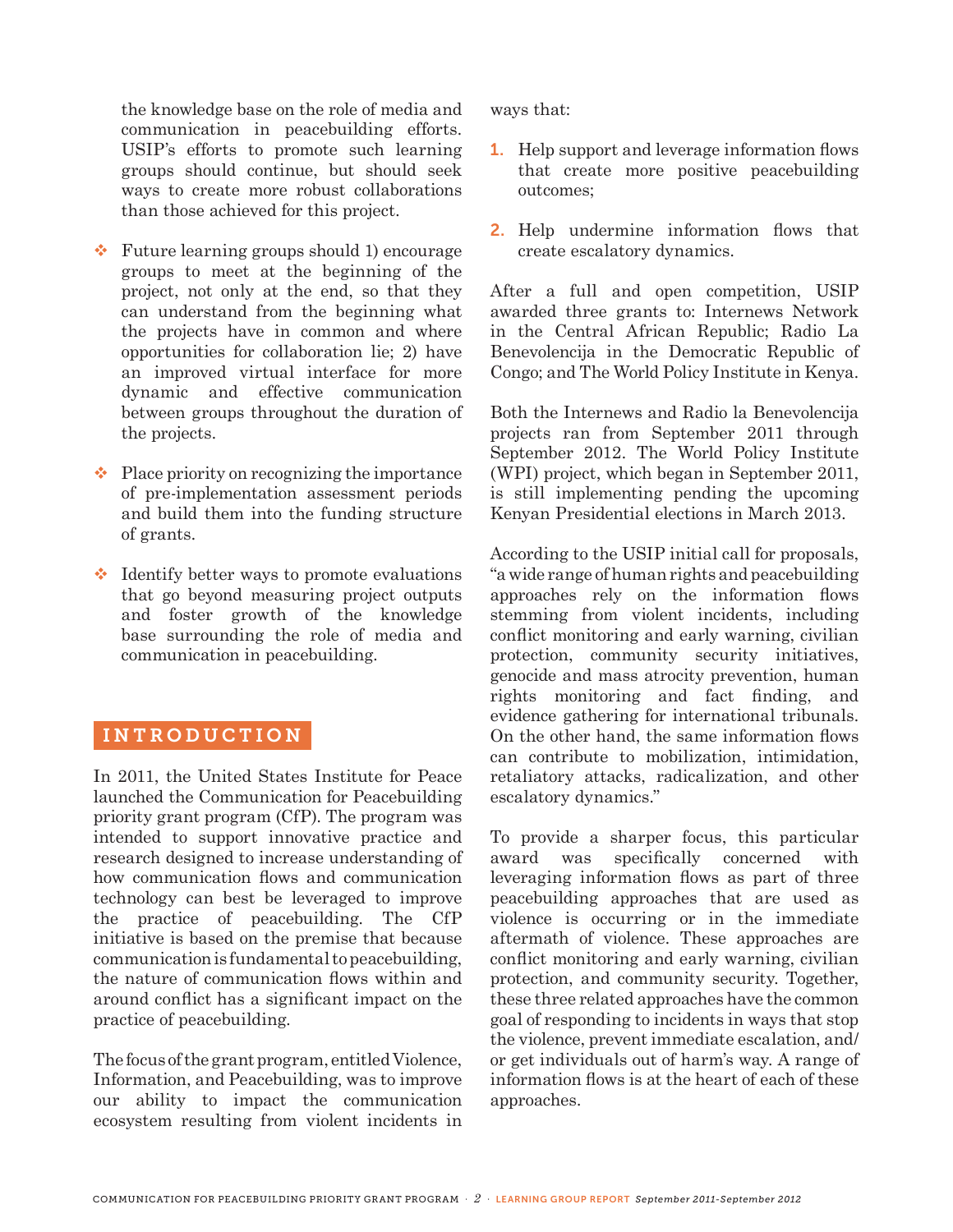<span id="page-4-0"></span>As stated in the CfP call, "regardless of how conflict-prone a community or society is, violence matters. It creates immediate impact for individuals and communities. As a result, violent incidents always create a communication ecosystem that disseminates information about the violence … This ecosystem includes information flows ranging from word-of-mouth rumor mills to remote sensing satellites. In conflict-affected areas, new communication technologies are rapidly making these ecosystems more complex."

In light of USIP's strategic aims, each of the project proposals was designed to:

- Articulate not only how the project would support a tool or medium (e.g., community radio), but how the project would analyze, work with, and/or create support for information flows that contribute to peacebuilding outcomes.
- Understand and work with the dynamic relationship between sender, message, medium, receiver, and context.
- Address not just information flows, but the response to those flows.
- Articulate projects that begin with an analysis of existing communication flows and not simply propose new strategies.
- Address how results of the project will reach communities impacted by conflict and violence.
- Include a field-based component.

#### THE LEARNING GROUP

As the goal of this program was to create practical knowledge that can be put to use by other practitioners, USIP sought projects that included:

- **◆** Pilot and proof-of-concept programming.
- Evaluation and assessment of current and past programming.
- **↑** Action research and other forms of reflective practice.
- Field-based research.
- $\cdot$  Initiatives designed to support communities of practice and other learning networks.

The group of grantees supported by USIP also committed to forming a learning group. The learning group was designed to facilitate knowledge-sharing, mutual learning, joint dissemination, and even collaboration on implementation where feasible. The premise behind the learning group is that having several organizations working together, while using different approaches, creates synergies that ultimately produce a more solid and robust understanding of the problems being confronted.

Internews was tasked with leading the learning group among the three grantees, with the goal of creating a forum for discussion throughout the course of the project through which the three grantees could share lessons learned and best practices, and could generally debrief. Such a learning group was seen as particularly useful since research on, and understanding about, the role of media in peacebuilding is still in its infancy, despite much recent work in the field. The model for the forum included an interactive online portal through which groups could exchange ideas and experiences throughout the duration of the projects, and a face-to-face meeting in Washington DC to debrief and discuss the major lessons learned from each of the three projects as well as any potential takeaways or key findings that could be applicable to future projects in the communications for peacebuilding space.

The projects run by Radio la Benevolencija (in DRC) and Susan Benesch at WPI (in Kenya) respectively dealt with addressing inflammatory rhetoric and the escalation of violent information flows at the grassroots and policy levels. Internews' project in the Central African Republic was designed to create a reliable, predictable and sustainable two-way information flow between community media outlets and humanitarian actors, helping humanitarians to improve their response to conflict and increasing communities'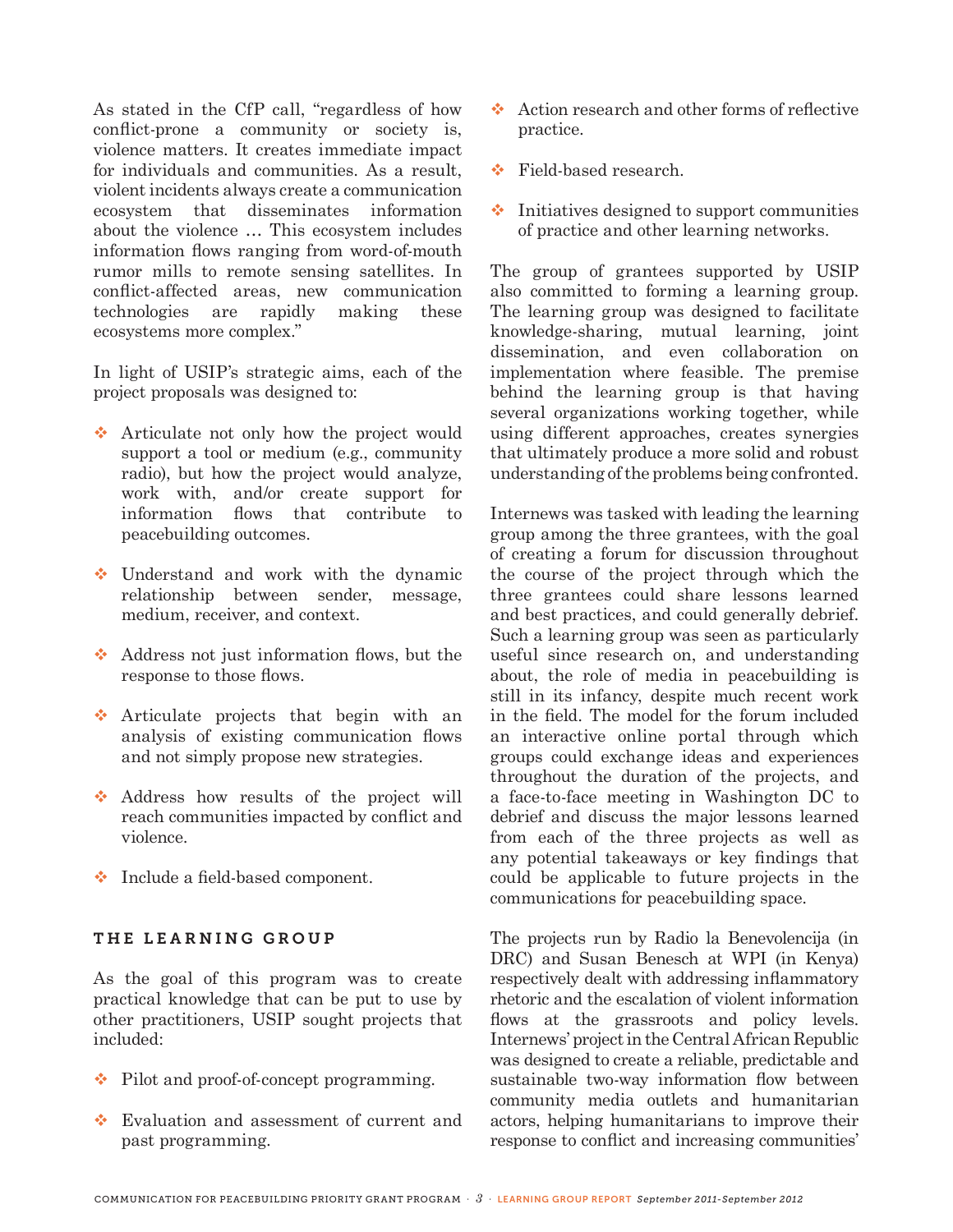<span id="page-5-0"></span>abilities to raise awareness of conflict at the outset. While each of the three projects had very distinctive approaches and goals, which will be explained in greater detail in the following section, there were clear common experiences that emerged as issues to keep in mind for future similar projects. Broadly speaking, participants all felt that equipping communities with the tools to make informed decisions in times of crisis and to distinguish for themselves hateful or violent messages was an essential component of any peacebuilding work. In the case of both Benesch's and La Benevolencija's work this correlated to teaching audiences how to recognize dangerous speech so that they are be better equipped to react against it; for Internews, this was evidenced by providing communities with accurate, unbiased information which allowed them to protect themselves from outbreaks of violence.

During the course of the learning group workshop, the participants also discussed the usefulness of the learning group and ways in which collaborations between implementing partners could be sustained and improved. All of the participants agreed that creating a learning environment in which implementers could debrief and discuss both the successes and shortcomings of their projects was very helpful, but also felt that the learning group could be improved in several ways. Insights, observations, and critiques of the learning group format are also addressed in the report.

# PROJECT SUMMARIES

Below is a brief summary of each of the three Communications for Peacebuilding grantees, and their project directors. These summaries provide context for the learning group discussion, but the activities and outcomes of each of the three projects are discussed in greater detail throughout the rest of the report.

# RADIO LA BENEVOLENCIJA

Amsterdam, Netherlands – [www.labenevolencija.org](http://www.labenevolencija.org)

Project title: *Early Warning and Response System in North Kivu for the Congolese Presidential Elections 2011/2012*

Project duration: September 2011 – September 2012

Project budget: \$103,555

Representative at Learning Group: Ricard Sylvain, project director

The primary objective of this project, based in the Democratic Republic of Congo, was to help counteract information flows that can lead to incitement, escalation of violence, scapegoating, and other manipulation in the run up to, during, and in the aftermath of the Presidential Elections. Specifically, the project aimed to create and train a network of "civil society election observers" in North Kivu to monitor not only procedures, but also incitement to violence in their community. Additionally, the project worked to connect these civil society election observers with the media to redistribute their information to a wider audience in order to prevent election related violence.

Sylvain Ricard, the project director for Radio La Benevolencija, is a seasoned project manager and media producer, with over nine years of experience on the ground in West and Central Africa. In addition to his work with Radio la Benevolencija, Ricard has worked with Handicap International and Action Contre la Faim in Cote d'Ivoire and has strong technical skills in audio-visual production, media training and radio station management.

Through the USIP grant, Radio la Benevolencija produced two radio programs – *Wenye Kiu* and *Nia Moja*. *Wenye Kiu*, which translates to "those who are thirsty," is a radio program structured around five-minute sketches on basic civil education and sensitization for a general audience, in order to improve the public's ability to recognize and combat forms of incitement during the election process. Sketches were produced and broadcast on a network of 21 community radio stations twice a day in four provinces of Eastern DRC. *Nia Moja*, which means "common vision" is a 30-minute informative program that covers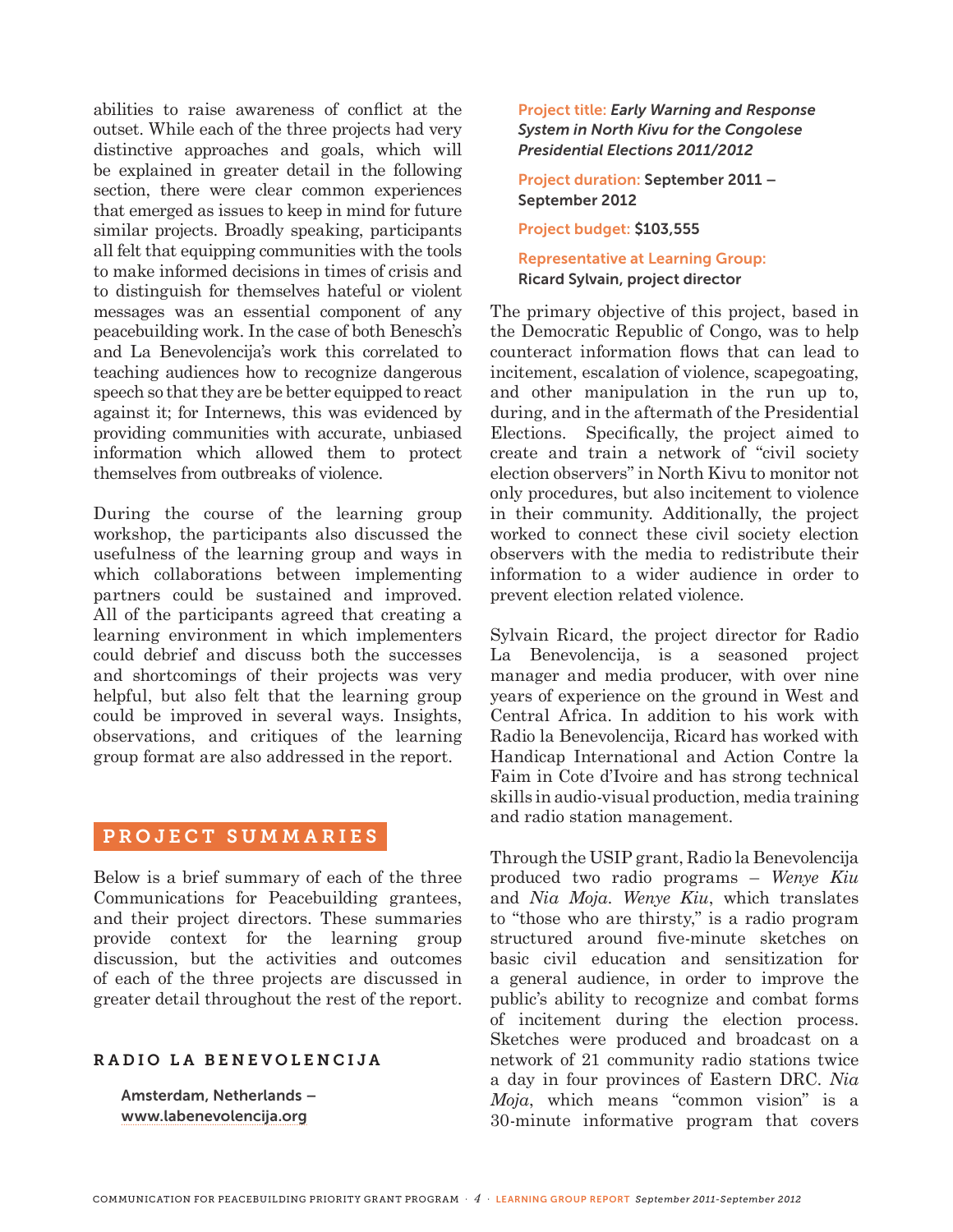<span id="page-6-0"></span>a variety of election related themes, such as how to react when facing incitement to engage in violence against certain political parties or candidates, and the legal and non-violent acceptance or opposition of election results. Radio la Benevolencija also organized a series of roundtable discussions with key political and international stakeholders as well as civil society organizations to educate them on the electoral laws and to provide a forum for discussion that would continue beyond the round table talks. Lastly, Radio la Benevolencija created an early warning system to enable the population to recognize and report, through SMS, incidents of violence or tension in their communities.

#### WORLD POLICY INSTITUTE

New York, NY – [www.worldpolicy.org](http://www.worldpolicy.org)

Project title: *Dangerous Speech on the Road to Mass Violence*

Project duration: February 2012 – current (project was ongoing as of September 2012)

Project budget: \$75,000

Representative at Learning Group: Susan Benesch, project director

The Dangerous Speech Project, based in Kenya and run by Susan Benesch, a fellow at World Policy Institute (WPI), has worked to provide tools which re-conceptualize speech categories in a way that pinpoints which speech is dangerous - and why - in conflict prone situations. Additionally, the project focuses on recommending best practices for limiting dangerous speech without curbing freedom of expression. The project has supported and strengthened the efforts of Kenyan media and civil society to use communication for peace. The primary activities have included using the "Dangerous Speech Methodology"<sup>1</sup> under development at WPI to work with selected Kenyan NGOs, media, and government agencies to define narrower categories of inflammatory speech and to find the least speech-restrictive ways of discouraging it.

Through the scope of this project, Benesch has helped key stakeholders in Kenya create and internalize a clearer definition of hate speech and has designed a system for monitoring and classifying such speech. Additionally, Benesch has advised relevant stakeholders on the most effective and least restrictive means to limit hate speech. Another key element of this project, which is ongoing pending the upcoming Kenyan presidential elections, is to help inoculate audiences against dangerous and hate speech. The goal is to help make audiences more aware of what dangerous speech is and how entrepreneurs of violent speech manipulate audiences through such speech. Lastly, this project worked to train monitors of the Media Council of Kenya and Ushahidi on dangerous speech frameworks for classifying dangerous speech.

Benesch, project director for the World Policy Institute project in Kenya and a senior fellow at the World Policy Institute, is one of a handful of legal scholars worldwide who specialize in analyzing speech that catalyzes atrocities. Benesch previously served as senior legal advisor to the Center for Justice and Accountability in San Francisco, based at Patton Boggs, LLP in Washington, D.C., and as a program director at Amnesty International USA. She also teaches as an adjunct professor at American University's School of International Service.

#### INTERNEWS

Washington, DC – [www.internews.org](http://www.internews.org)

Project title: *Mobile2Radio: Connecting Local Media, Humanitarian Actors and Communities through Innovative Communication Flows*

Project duration: September 2011 – August 2012

Project budget: \$136,249

Representative at Learning Group: Jeroen Corduwener, project director

Internews has worked in the Central African Republic to create what seeks to be a reliable, sustainable system allowing local media to gather information from affected populations in

<sup>1</sup> Benesch's methodology can be found at [http://www.scribd.com/](http://www.scribd.com/doc/95867806/Proposed) [doc/95867806/Proposed](http://www.scribd.com/doc/95867806/Proposed)-Guidelines-on-Dangerous-Speech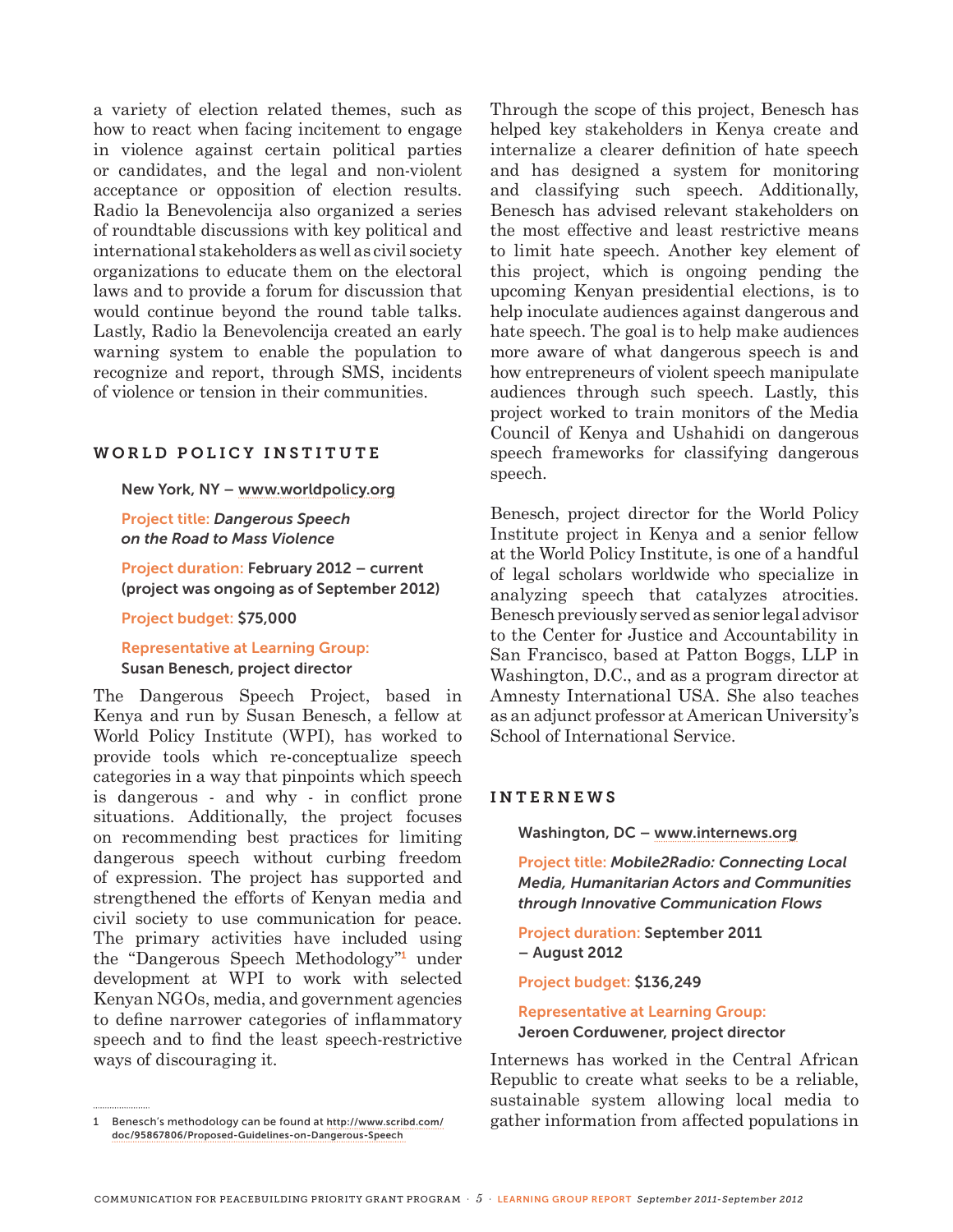<span id="page-7-0"></span>real time and channel it to the humanitarian community using new technologies. At the same time, the system establishes a two-way communication flow whereby humanitarian groups can send information out to affected communities via local radio.

During this award, Internews continued support for an established network of 15 community radios in CAR and also led more intensive pilots with two specific stations in Obo and Zereda. The pilots involved using Frontline SMS and crowdsourcing technologies to engage local communities and to strengthen two-way information flows between community radios and their audiences. Internews also conducted baseline research on the types of stories produced through the established network of community radio stations as well as some informal research on both the needs of the humanitarian community and local communities. Internews consistently monitored the participation and activities of the partner community radio stations, added four additional radios during the course of the project, and added 20 local correspondents in so-called "information dark" areas, "giving a voice to voiceless people." By relying on both new technologies and established communications infrastructure, Internews was able to leverage information flows to improve the activities of humanitarian actors and increase access to information for local communities. Additionally, Internews worked to build the technical and managerial capacity of the Association of Journalists for Human Rights (AJHR) to strengthen the overall sustainability of the network.

Jeroen Corduwener, project director for Internews, has a strong record in developing, implementing and managing projects on media and conflict prevention in Africa, especially in post-conflict zones including Central African Republic. In the past 15 years, he has built on experience as an international trainer, program and country director on media programs, good governance and election projects, including in post-genocide Rwanda and Cote d'Ivoire. Corduwener, who has a PhD in history from University of Groningen in the Netherlands, also created and piloted the current network on which the project was based.

# SCOPE OF THE LEARNING GROUP WORKSHOP

The premise of the workshop was that each project had distinct methodologies and ambitions, but that each was rooted in a strong philosophical approach to conflict avoidance, and that a learning group could augment the work of each by exposing key personnel to intense programmatic efforts in like-oriented environments. The learning group was therefore designed to allow the participants to openly and robustly describe how the field of communication, media, and peacebuilding evolved in their own performances and to interact as a community of experts to consider benefits from learning about each other's work (while at the same time reflecting on their own project). An additional goal of the workshop was that, through intense and concentrated discussion, the participants would be able to use their experiences on the ground to help build *new* knowledge on understandings of, and strategies toward, effective communication for peacebuilding interventions.

The parameters of the workshop were established in the context of "peacebuilding," envisioned broadly by USIP as the "long-term process of addressing the root causes and effects [of conflict], reconciling differences, normalizing relations, and building institutions that can manage conflict without resort to violence." Within the larger framework of peacebuilding, USIP highlighted the fundamental role that communication flows can play in both promoting and undermining the process of peacebuilding in the Communication for Peacebuilding priority grant program. In common, the three projects were deeply engaged with the process of understanding, analyzing, and strengthening positive communication flows and the participants were chosen because of their ability to bring individual, deep experience with the field. The base principle of the discussion (its operative lever for interchange) was that the three projects took place in three

<sup>2</sup> <http://glossary.usip.org/resource/peacebuilding>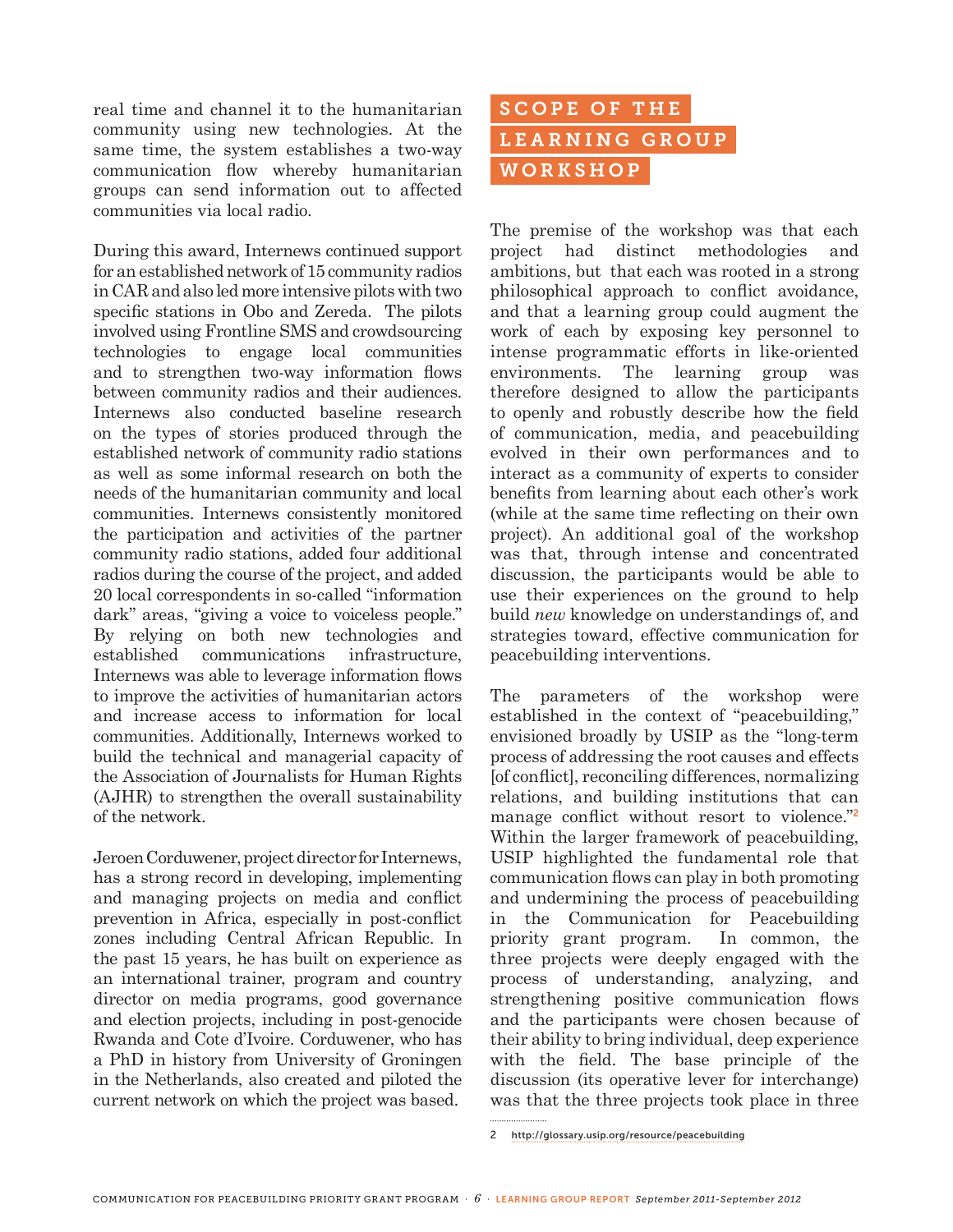<span id="page-8-0"></span>very different countries, with three very different communication infrastructures, and three distinct sets of goals. A learning group environment was useful precisely because each could contribute something unique to building knowledge about this process. What emerged was the possibility of relying on strong theoretical formulations (the approach of the WPI project and the La Benevolencija project) together with the three very different implementation strategies. These three projects pointed to ways the encouragement of professional, independent media (both through funding and through policy) could serve as a deterrent to conflict.

The learning group approach provided opportunities for researchers in cognate fields to gain a more intimate understanding of the theoretical approaches used by each other to instigate change, and the viability and applicability of those approaches in other conflict regions in Africa (and in particular, the projects at the table). The participants, working with the conveners, sought to develop models for intervention approaches that emerged from their discussions.

As one example, by the end of the two-day session, Benesch had convinced the other groups in the room to make more thoughtful distinctions between 'hate speech' and truly 'dangerous speech.' Benesch's research has shown that hate speech only becomes potentially dangerous when other factors come into play, and so understanding the *context* in which hate speech is delivered (the speaker, the medium, the size of the audience, and other facts) is vital to determining what speech is most dangerous, and in understanding the different outcomes to which hate speech can lead. At the same time, Benesch was sufficiently intrigued by discussions with Ricard about La Benevolencija's theories regarding attitude and behavior change (based in large part on the theories of Dr. Ervin Staub) that she thought it would be useful to collaborate more with La Benevolencija in future projects, combining Benesch's theories of dangerous speech with La Benevolencija's set of 'key messages' in order to create a more powerful tool to inoculate audiences against dangerous speech.

The figure below offers a visualization of the way the different projects contribute to the overarching framework of media in peacebuilding, from the small number of policies and policymakers that affect media content, to the media sector itself which requires strengthening and institutional development, to the very large number of audience members that make up the public that receives this media and is the ultimate beneficiary of most peacebuilding interventions.

# MODEL OF THE ROLE OF MEDIA IN PEACEBUILDING AND THE OBJECTIVES OF THE THREE PROJECTS

Some parameters relating to these three levels grew out of the discussions, echoing, of course, previously articulated goals:

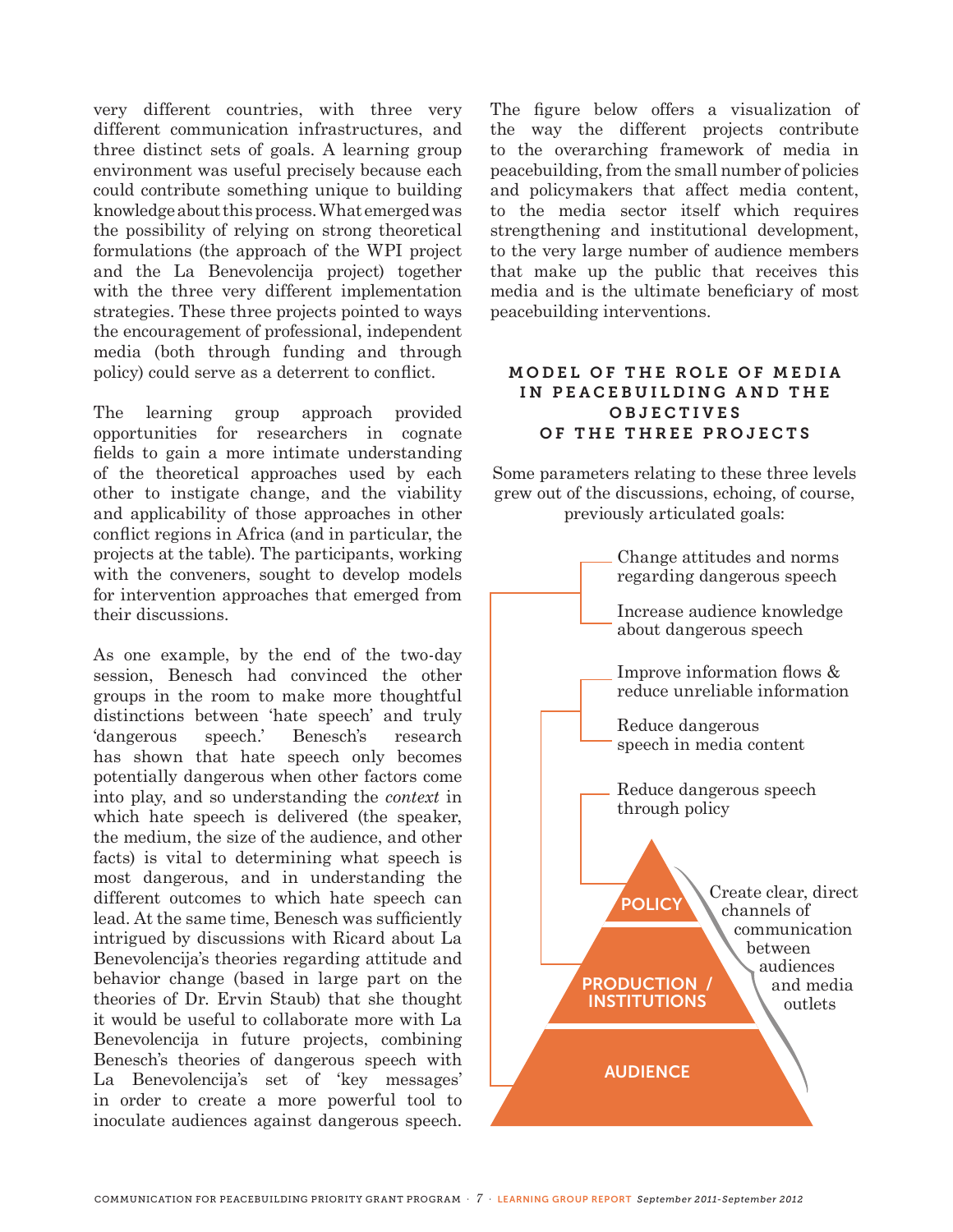#### <span id="page-9-0"></span>*Policy level*

At the level of **policy**, regulations and practices that discourage dangerous speech and harmful information flows without reducing freedom of expression should be promoted. Policy efforts should aim at developing principles and frameworks that support a media environment that provides reliable and timely information to publics, and that supports conflict reduction and peacebuilding efforts.

On one hand this can occur at the countrylevel, by supporting efforts by governments to strengthen the local media system. Susan Benesch, for example, was able to consult with policymakers in the Kenyan government about best practices for curbing dangerous hate speech while maintaining freedom of expression. On the other hand, we can also think about policy at the funder level. The discussion during the learning group indicates that donor policies that support media sector strengthening are crucial. Importantly, this does not only mean training producers, journalists, and others in the media field, but also enhancing capacity of the institutions themselves to carry out such work, and paying more attention to what local media institutions believe their own needs are in terms of communication interventions.

#### *Production level*

Institutional development of the media sector and of individual producers within the media sector should be one of the major goals of communication for peacebuilding projects overall. The projects carried out by the learning group also suggest some particular strategies for communication for peacebuilding interventions at the production level. For one, showing journalists the value of teaching their own audiences the effects of dangerous speech is a method of counteracting dangerous speech that is at once effective and sustainable. This refers not only to hate speech, but also to inaccurate information and rumors about violence and danger. Second, entertainment-oriented media makers, including celebrities, can be shown the powerful and positive influence their work can have on the public. Credible, neutral production and broadcast can also attract a broader audience and engage diverse actors within the same information flow. Finally, connecting communities (such as humanitarian actors, audiences and journalists) can help to triangulate information and ensure sharing of critical content for more immediate response and action.

Benesch, building off her work with policymakers, teamed up with the producers and actors of a popular Kenyan television series, *Vioja Mahakamani*, to show them the power their positive messages could have on their fans. The cast of this popular series, who have significant influence over a broad sector of Kenyan society, were actively engaged in the two day workshop led by Benesch on hate and dangerous speech and voiced their commitment to promoting positive speech.

Ricard, leading the Radio la Benevolencija project, trained radio journalists to produce programs that educate audiences about hate speech. Capitalizing on Radio la Benevolencija's past experience in this field, they produced short, easy to understand broadcasts that were aired frequently to reinforce important messages about the upcoming elections. The productions drew heavily from daily life and local realities, which helped the programming to resonate more deeply with local communities.

Corduwener, leading the Internews project, as well as Ricard with Radio la Benevolencija, focused on improving the efficiency and professionalism of community media outlets through journalism training. The Internews project in particular focused on working with community radio staff to improve their reporting capacity and helped to establish their credibility both with local and international actors. Additionally, Internews provided management and financial training to local partner, the Association of Journalists for Human rights (AJHR), to help them sustain some level of financial independence, which Internews believed would increase their credibility and reduce their dependence on political actors.

#### *Audience level*

The **audience** is the ultimate beneficiary of many communication interventions. The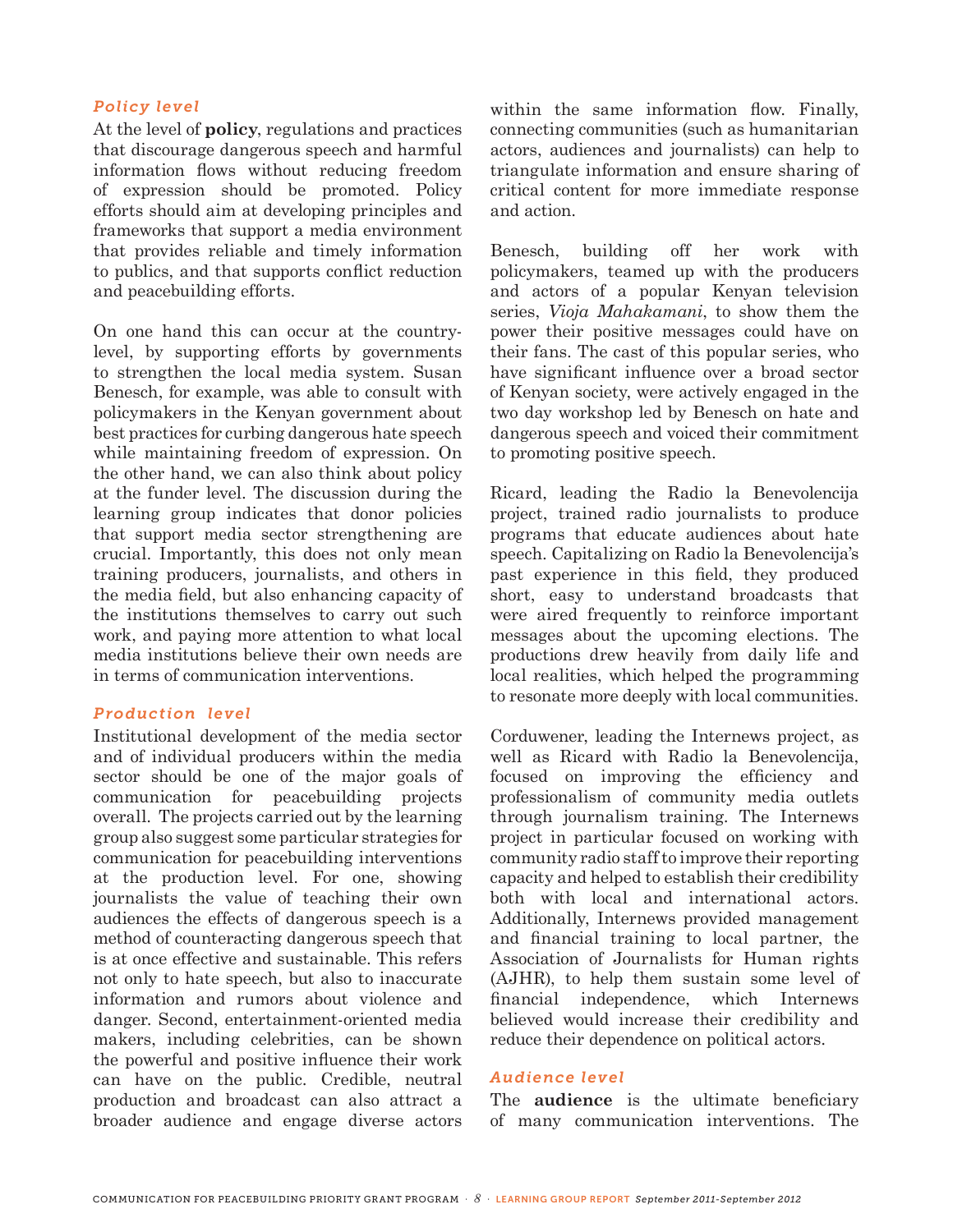<span id="page-10-0"></span>three learning group projects revealed that hate speech that does reach the airwaves can be rendered less powerful if the audience is 'inoculated,' either because they are *informed*  about the truth and motivations behind hate speech, or because their *attitudes and norms* toward hate speech lead them to dismiss it as wrong.

Additionally, creating direct channels of communications between audiences and their community radio stations helps build the trust of communities and reduces the spread of rumors or inaccurate information. This type of reliable, accurate, and timely information accomplishes more than simply preparing audiences or warning them of potential threats. Training journalists to verify information before broadcasting it to populations also served to reduce alarm caused by unreliable information and rumors.

Two of the learning group projects focused on some version of inoculation. Radio la Benevolencija produced two unique radio programs (one entertainment sketch show and one factual program) designed to sensitize audiences to the dangers of hate speech, and teach them how to react when confronted with hate speech. The WPI project, similarly, was designed to 'inoculate' audiences against dangerous speech by showing them the consequences associated with dangerous speech.<sup>3</sup>

The Internews project focused on providing more accurate and reliable information to audiences through local community radio stations by creating linkages between the humanitarian community and the radio stations. This was accomplished through circulation of a daily news bulletin produced by AJHR. As such, Internews was able to help humanitarian actors respond more quickly and effectively to crises in real time, and at the same time reduce the amount of misinformation and subsequent panic within local communities. A clear example of this is the work of the project's local partner, AJHR, in communicating information about a cholera outbreak in September 2011. AJHR was able to draw attention to the outbreak, enabling humanitarian and government actors to respond quickly in affected communities. AJHR helped produce sensitization campaigns in affected areas, minimizing the spread of the outbreak and widespread panic within the community.

# OBSERVATIONS & INSIGHTS

# THE POSSIBILITIES (AND LIMITATIONS) OF NEW TECHNOLOGIES

All three groups have utilized ICTs in their projects (or in their research, in the case of Benesch), which allowed for a productive discussion of the possibilities (and limitations) of these new tools. Because ICTs present so many new opportunities with regard to interventions, and have become the focus of much donor attention, the group's discussion about ICTs took up a significant portion of the workshop. The participants were eager to discuss their own experiences and bounce their insights off of each other, comparing notes and seeing how their own challenges paralleled and differed from the experiences of others. While the three groups were all optimistic about the potential for ICTs, the conclusion that arose from the discussion was that there are challenges that need to be more closely addressed. ICTs are not a panacea, and in some cases in fact presented unexpected hurdles for peacebuilding.

First, in the realm of dangerous speech, new technologies are *allowing* much of this speech to travel at unprecedented rates, and reach groups that would not normally have received it. Benesch noted that the recent events surrounding the film *The Innocence of Muslims*  on YouTube is a powerful example of what can happen when words and expressions "travel more easily across the boundaries between normative groups." Whereas certain speeches and rhetoric used to stay within a particular group, they are now being translated and sent

<sup>3</sup> Benesch, of the World Policy Institute, distinguishes "dangerous speech" from "hate speech", arguing that not all hate speech is necessarily dangerous, and that practitioners need to be more aware of what types of speech are more likely to lead to violence.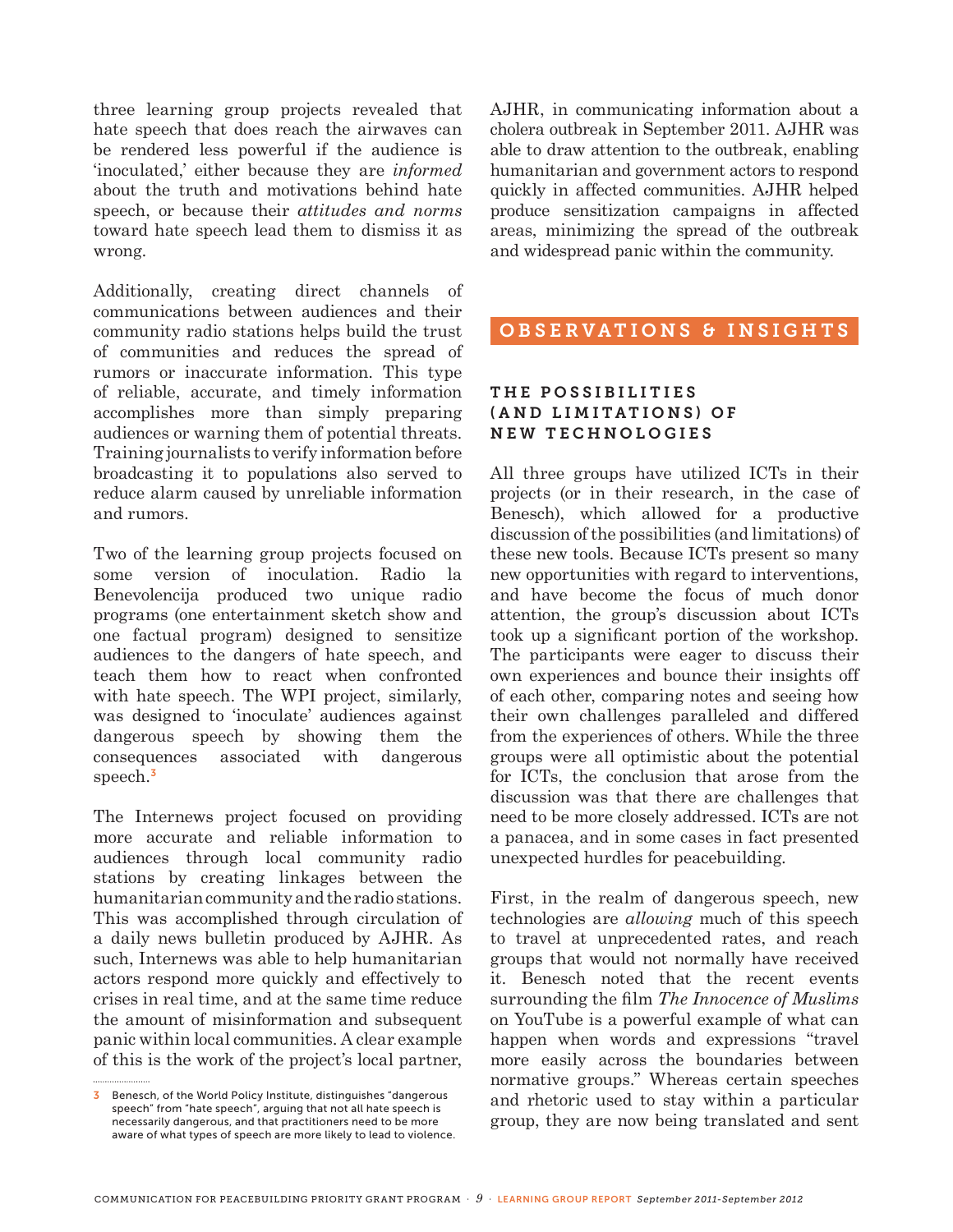<span id="page-11-0"></span>to others who would not have heard it before these digital technologies existed. Projects involving media and peacebuilding therefore have to, according to Benesch, counteract "what happens when you take the lid off and allow people to talk, and fight, when they weren't before."

Corduwener shared his own challenges with ICTs. His team was able to set up a system to get information from isolated areas to central locations, to be distributed to humanitarian groups, but an evaluation partway through implementation revealed that much of the public was not using the SMS messaging system. This was partly because of illiteracy, partly because of the cost of sending an SMS message, and partly because the population was distrustful of the device itself. This required Corduwener to consider both ways to increase SMS use, and alternative methods for getting information to and from isolated populations. The lack of trust in ICTs is one area in particular where stronger pre-intervention research could play a pivotal role. Addressing trust issues upfront could significantly strengthen community uptake of ICTs to communicate their needs.

For both Corduwener and Ricard, the crowdsourcing platform they used, Frontline SMS, also had several bugs, which were eventually resolved, but that prevented the system from functioning as it was supposed to from the beginning of the project.

#### *Potential of ICTs*

At the same time though, the projects, particularly those of Radio la Benevolencija and Internews, found that ICTs had great potential for increasing positive information flows. SMS messaging worked well for Radio la Benevolencija. Although it was originally difficult to get the messaged information from their grassroots groups, they are getting much more information now after modifying their SMS system and teaching their civil society contacts to use specific, short codes that indicate different problems and events.

Benesch, though her project did not directly use ICTs, realized through her research for this project that, while translation of messages through the use of new media can present a challenge in terms of hastening the spread of hate speech, it also allows populations to better hold their political leaders to account, because they can more easily observe what these leaders are saying and doing. She found, in her research on Kenyan political leaders, that simply *knowing* that their words might be translated and transmitted to other language and cultural groups functioned as a deterrent to using harmful language.

Similarly, the participants discussed the potentially transformative shift that has come about as ICTs allow those with *positive* messages of peacebuilding to gain larger audiences. The consensus among the group was that more projects should concentrate on empowering those with a positive message. Corduwener observed that, for those who are not political leaders, the ability to reach large audiences is something new for much of Africa. As Benesch stated, "those who have power and want to use it in a negative way" already understand the way messages can affect the attitudes and behaviors of the audience, while many of those with a positive message, particularly members of civil society, do not always have the same understanding of the power of media. Benesch found that in her project, one way to utilize this shift was to sensitize those actors with a positive message and access to large audiences to the power of media, and to the harms of dangerous speech, and "let them take care of spreading the message to others."

#### *Crowd-sourcing platforms*

Crowd-sourcing platforms, like those developed by Ushahidi, were also seen as having great potential to aid in peacebuilding outcomes. While the use of Ushahidi is limited by the fact that it is internet-based, and therefore inapplicable in certain settings, all three project directors saw these kinds of platforms as crucial for centralizing disparate streams of information. In the realm of harmful speech, these platforms can provide leaders with an early warning system – alerting them to where and when potentially violent situations are brewing. With regard to violence and dangerous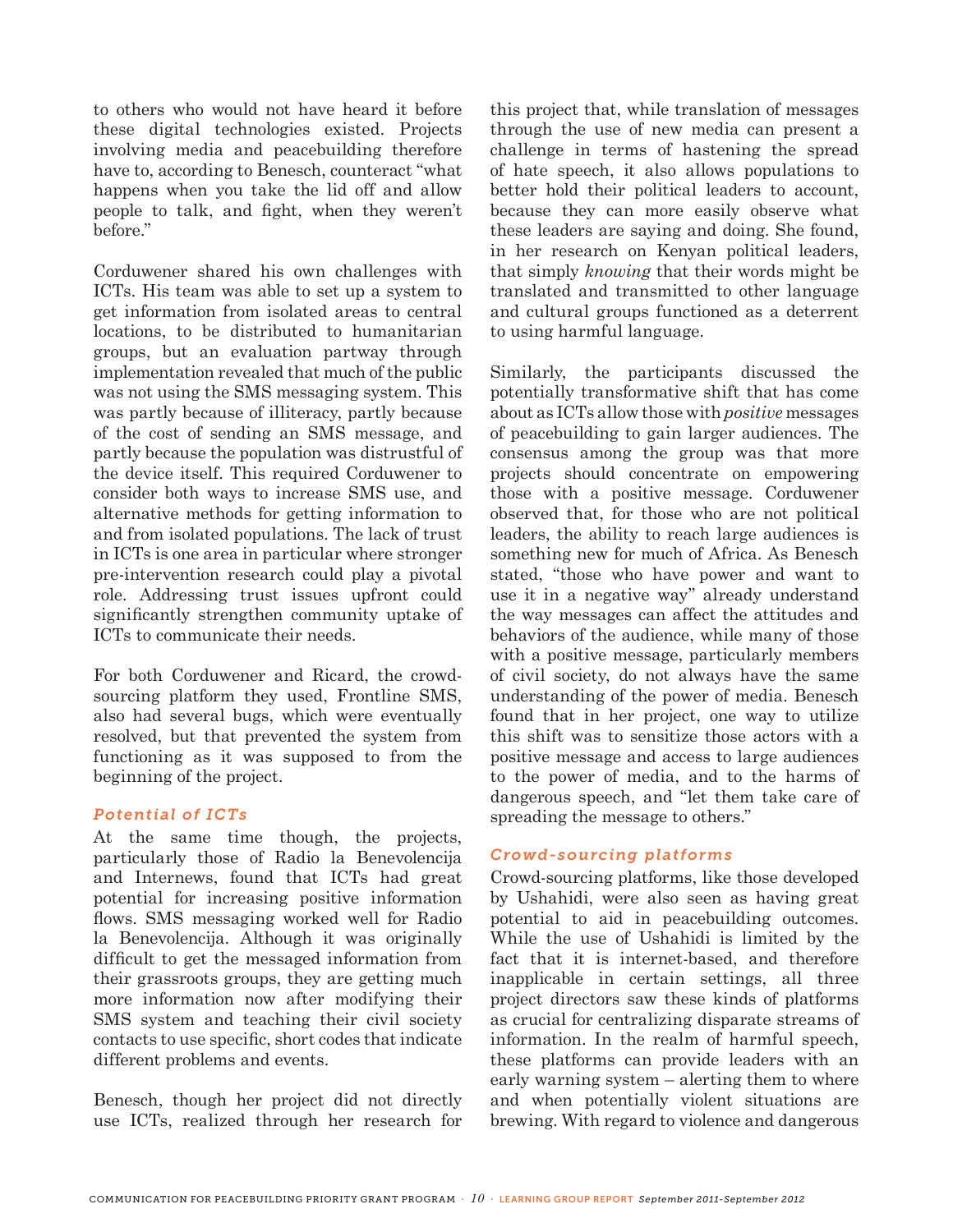<span id="page-12-0"></span>situations more broadly, these platforms can centralize information in a way that will allow organizations to reach vulnerable populations more quickly.

Benesch, however, cautioned about the danger of 'overusing' these kinds of platforms. She observed that in Kenya, several funders, as well as the Kenyan government, set up early warning systems for hate speech using these crowd-sourcing platforms. The result was that members of the public with information on sources of hate speech did not know to which crowd-sourcing platform they should send their information, and this resulted in the different platforms all having a diluted set of data. In this case, combining or coordinating such systems would be more useful than creating new ones.

#### *Moderating expectations of ICTs*

The overall conclusion that our participants seemed to come to regarding using new technologies in interventions was that it is vital to understand the context you are entering into, and to the extent possible, work with the communication system that is already in place. Part of this also means sensitizing populations to new technologies. While the Internews project had some difficulty in getting isolated populations to use SMS, Corduwener believed that a communication system between the community radio stations contributed to the overall success of the project in terms of creating a two-way flow of information between humanitarian agencies and community radio stations. Not only was the communication infrastructure already there, but the state of the radio stations was such that they were ready and eager to implement the new program. Likewise, Benesch found that teaming up with a television program that was already successful and popular made more sense than creating a new program from scratch. There is significant potential for integrating the use of ICTs into some of these established communications infrastructures, but working within the existing infrastructure is pivotal to the overall effectiveness of such technologies.

# *Key Takeaways:*

- 1. **Before implementing a project that uses mobile phones, understand the local mobile phone infrastructure.**  This has two key components: 1) Is there mobile coverage? 2) What is the percentage of ownership? This information is, unfortunately, not always easy to come by before a project begins. However, an overestimation of the infrastructure can result in a misconception of the feasibility of a project.
- 2. **Before implementing a project that involves SMS, make sure this is a technology that the population is willing and able to use.** Even if the technology is available, many people in rural areas are still unable or unwilling to use SMS, either because they are not literate, they cannot afford the cost of sending and receiving messages, or because of a lack of trust – either in the technology itself, in the persons receiving and sending messages, or in the idea that their messages will remain private and they will not face consequences for sending a message (such as one reporting violence or hate speech). SMS messages are an exciting addition to peacebuilding toolkits, but understanding how the target population may use SMS is crucial to the success of a project.
- 3. **Before implementing a project that involves a crowd-sourcing platform, make sure the use of the technology is appropriate.** This means, for one, that projects need to be mindful of other similar crowd-sourcing platforms in the area. Competition between crowd-sourcing platforms can dilute both and make functions such as early warning systems less useful. Secondly, as with mobile phones, projects need to be aware that in some areas with low use of internet or mobile phones, crowd-sourcing platforms function better as ways for internet-enabled groups, like radio stations, NGOs, and civil society organizations, to communicate with each other, rather than as ways for the general public to send information to these groups.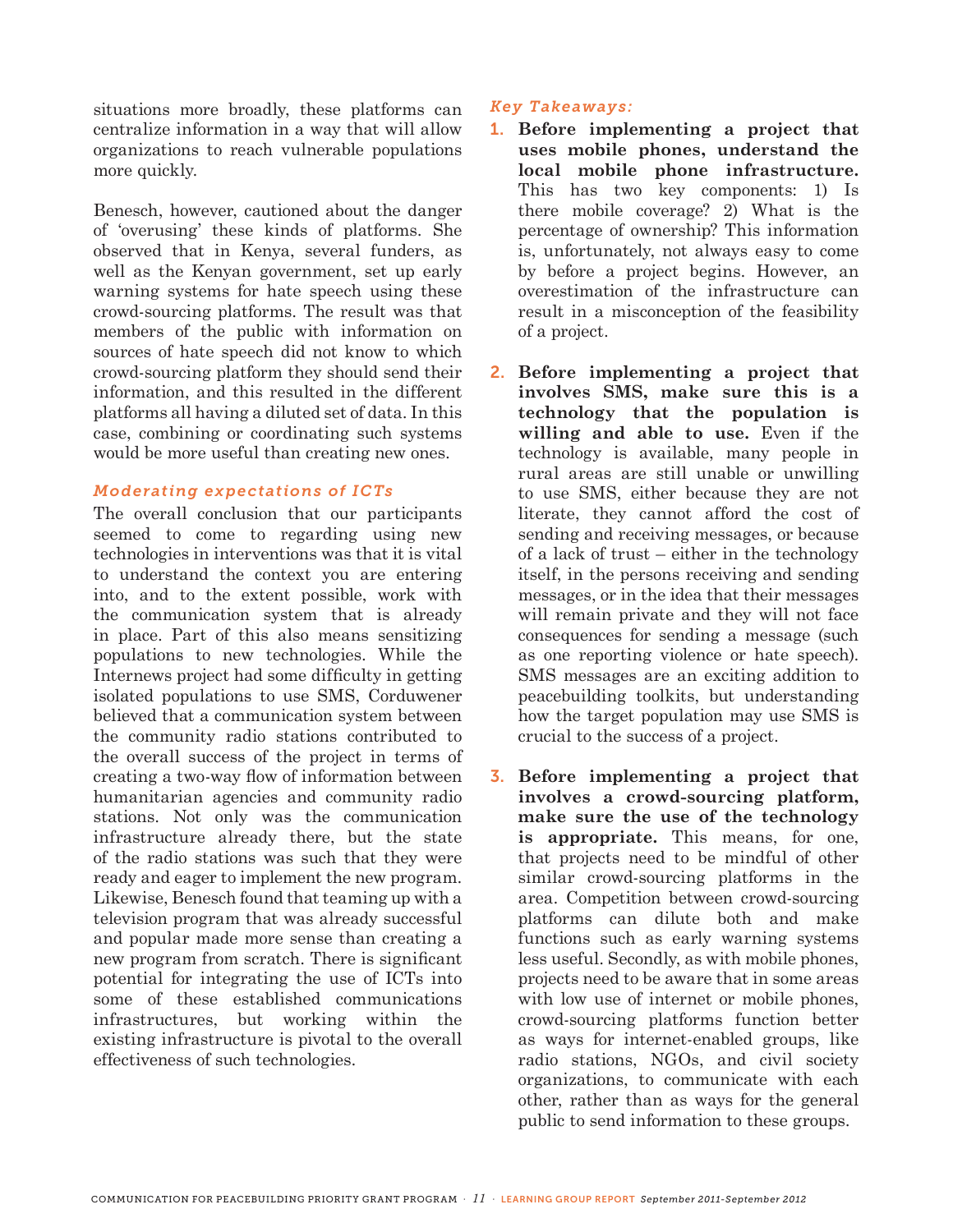- <span id="page-13-0"></span>4. **To counteract hate speech, consider focusing on positive speech.** The group agreed that while teaching audiences to understand the dangers of hate speech was important, using these mass media channels as a way to disseminate positive speech was an important and often overlooked way of reducing incitement to violence.
- 5. **The benefits of a strong local partner cannot be overestimated.** All three of the groups agreed that a strong local partner adds enormously to the project, in part because they will have a much better understanding of the local context, the necessary interventions, and the potential pitfalls of a project.

#### MONITORING & EVALUATION

All of the learning group participants admitted that we, as a community of researchers and program implementers, still have much to learn about the role of media in peacebuilding, and that the field is still relatively new. Making sure that new projects add to the knowledge base and the evidence base when it comes to the role of media in peacebuilding, and ICTs in particular, is therefore vital.

No matter how prepared a group is for an intervention, or how much experience the organization has in the field, interventions can face many hurdles. Being able to discuss these in a learning group environment not only revealed that many of the challenges the groups faced were similar, but made it easier to see ways of addressing those challenges.

The learning group discussion revealed that proper monitoring and evaluation faced problems for all three projects from the start, in part because none of the groups were able to thoroughly assess the environment, project assumptions, and project goals before the projects began. While all the groups were very familiar with the countries and contexts in which they were intervening, the complex relationship between media, ICTs, and peacebuilding required a more substantive planning period than the project timeframe allowed for. Despite awareness that an initial pre-implementation assessment is important, all three projects faced challenges of collecting the information necessary to begin the project properly and all three groups struggled to fit this period into a 12-month timeline. This resulted in particular ramifications:

- Radio la Benevolencija realized, after training 300 civil society members to recognize and report hate speech, that not all of the trainees were committed to the work Radio la Benevolencija was doing, or cared about the goals of the intervention, which would likely lead to an abandonment of the program for those individuals once funding ended.
- **Internews** surveyed most humanitarian groups and radio stations during a preimplementation assessment to find out what information they needed, and where they got their information, but were not able to fully assess the media landscape or the communications infrastructure, which caused them to realize only midway through the project the low level of SMS use by the public.
- For the WPI project, Benesch first assessed the public understanding of 'hate speech' and its role in the 2008 elections, but did not have sufficient time to assess the needs of the *government* in terms of policy changes, which was her target audience for the project.

# *Pre-implementation assessment periods* These challenges led to a thoughtful discussion about the best way to begin a project, and about the obvious benefits of paying close attention to needs as articulated by the population itself, rather than as articulated by implementers and donors. One conclusion that came out of the discussion was that working more closely with *communities* early on in the project could, in several cases, save time down the line by making sure that project assumptions and goals line up with the realities of the community, and with their needs.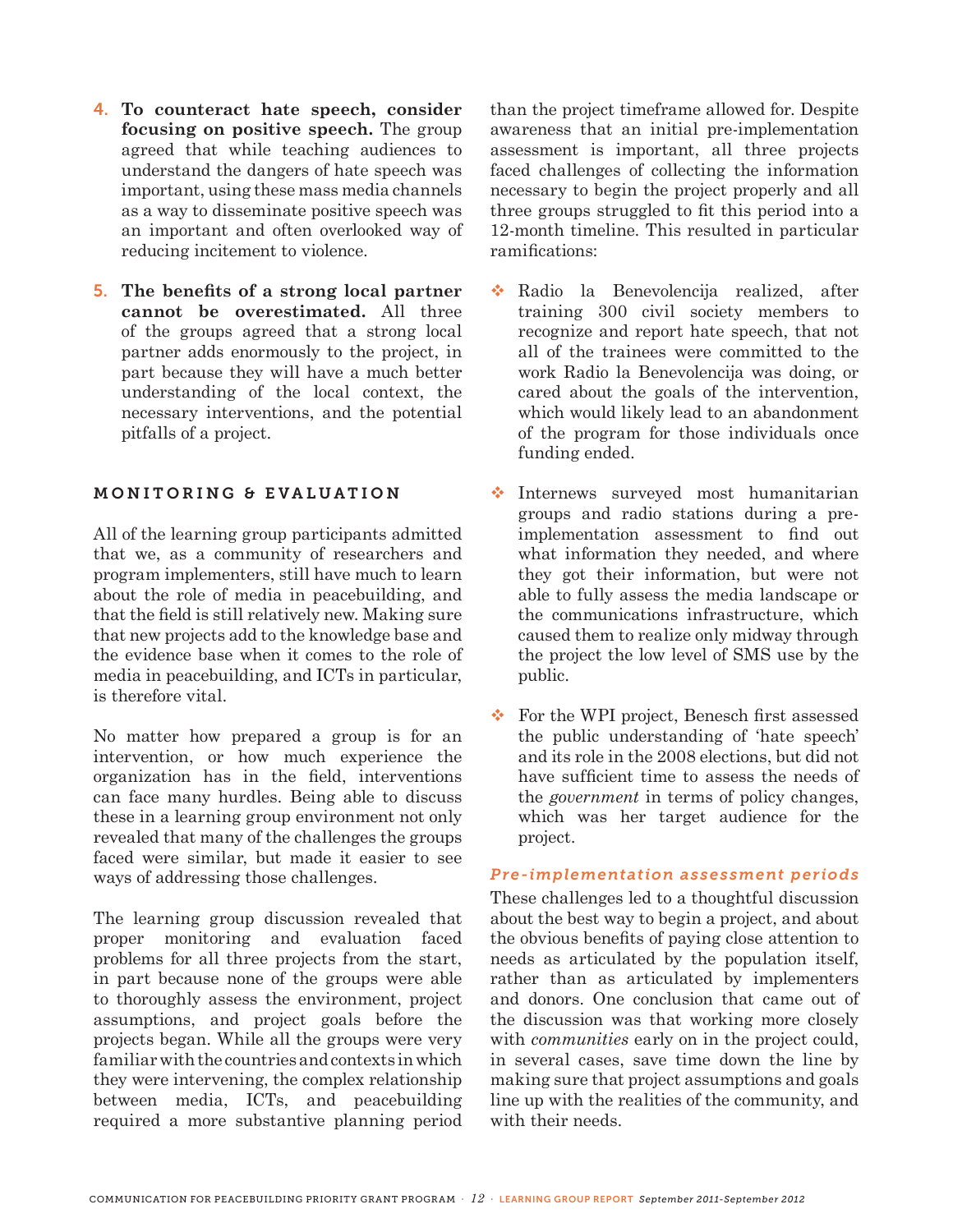In retrospect, Ricard reflected, if they had worked specifically with those community members that had *sought* a change in the way local radio received and broadcasted information to local populations, they not only would have had a stronger cohort of trainees, but would have developed a project that evolved together with the community, aligned more closely with the goals this community group wanted to achieve, and would, therefore, have been more sustainable.

Ricard spoke about the feasibility of imposing attitudes and norms about what media *ought* to be onto populations. He observed that when journalists are trained to do journalism more 'professionally,' but are not committed to the idea of a strong media sector as a tool for peacebuilding and political participation, then all the project has done is impose a system the population is not interested in, and which will likely disappear once the project, and the funding, leave. When hate speech is profitable for radio stations (for example, because someone is paying them to air it) it is very difficult for outside groups to prevent that unless there are strong norms rejecting this kind of speech. This is why, as Ricard explained, it is so crucial to pay attention to the economic environment and to cultural norms and attitudes.

Building off Ricard's insights, Corduwener added that his experiences working on media interventions (beyond Internews' USIP project) had also demonstrated the importance of understanding economic incentives. Corduwener stressed the importance of addressing economic incentives directly, by showing radio stations more profitable ways to manage their business. He told the story of one radio station manager who had to collect five dollars *each morning* from friends and neighbors simply to open the station. This, Corduwener argued, is not a sustainable business plan, and leaves such radio stations vulnerable to less community-oriented sources of income. Corduwener felt that teaching radio station managers how to properly manage the business, and make them more profitable, could act as a deterrent to accepting money to air potentially dangerous information.

The conclusion that it is important to understand an environment before intervening is certainly not new. Nevertheless, *all three* of these projects faced challenges posed by an incomplete assessment. Given the extensive experience of all three groups in such environments, why was this the case? The group identified two major hurdles to properly assessing environments prior to interventions: funding structures, and the challenge of finding good partners.

- **Funding structures:** Given the importance of improving our understanding of the role of media and ICTs in peacebuilding, the learning group discussion suggests that USIP and other donors could improve these interventions in the future - the findings that arise from them, and their potential to add to the knowledge base and the evidence base on media and peacebuilding – by requiring a pre-implementation assessment period, and making room for such pre-implementation assessment periods in the funding structure of grants. This would allow groups to develop a better understanding of what the desired outcomes for the project are, and therefore will develop better ways to collect data on them and to monitor success.
- **Finding Partners:** Ricard emphasized how important it was to have faith in the ability of local organizations to conduct the work themselves. As Ricard stated, "outsiders always come in and just see chaos and disorganization, but they're wrong. There are civil society organizations that are very strong, and they know what they're doing." All three groups therefore agreed that working with communication systems, and organizations, already on the ground and functioning well, was important for successful projects. However, the groups agreed that finding these partners was difficult, and takes time.

Supporting a strong and independent media sector is vital to increasing peacebuilding. All of the evidence the learning group members have gathered through these projects and others suggests 1) that the most effective peacebuilding efforts occur when communities are empowered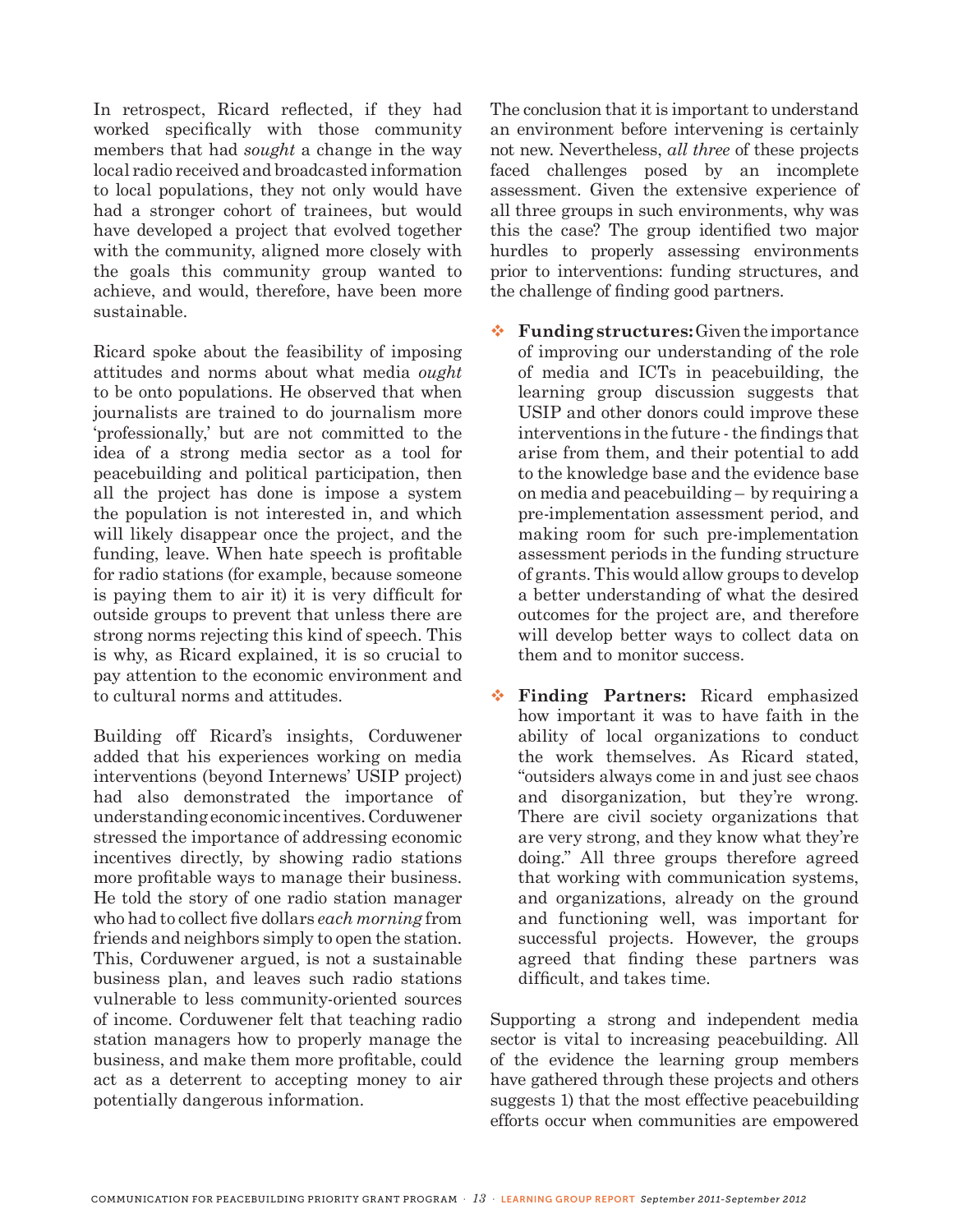<span id="page-15-0"></span>with information that allows them to make their own decisions about what is best for them and their communities, and 2) when the audience has good information they are more likely to avoid violence and conflict. While the importance of a strong media sector is a given for these groups and others that are deeply engaged in media sector strengthening, the discussion coming out of the learning group suggests that groups may need to focus more on working closely with the institutions themselves to understand what they believe their needs are.

# *Monitoring*

The participants viewed project monitoring and midterm evaluations as equally important as final evaluations, if not more so. They stressed the importance of monitoring projects so that changes can be made in time to achieve the project's objectives. Internews' midterm evaluation, which was conducted under the scope of another complimentary project, revealed the low SMS use, and ultimately, according to Corduwener, made the project much stronger. Radio la Benevolencija conducted regular focus groups to learn if their programs were meeting the needs of the local population, and set up a feedback system so that the public could tell the team how the SMS tools were working. According to Ricard, they were able to use this information to alter project activities to make them more effective.

#### *Final project evaluations*

The group discussion revealed not only a need for donors to more consciously build a preimplementation assessment period into grants, but also to require evaluations that help answer some of the 'big picture' questions that remain about the role of media in peacebuilding. The use of media in peacebuilding is a complex and understudied field, which is only beginning to receive focused attention by donors. Large gaps remain in scholars' and implementers' understandings of how media can most effectively be used in peacebuilding. While all the projects conducted (or are conducting) evaluations to determine how well they achieved the targets they originally set out for themselves, there was a consensus among the groups that a powerful evaluation ought to go beyond this and answer questions such as:

- How can we efficiently get information from isolated areas to more well connected areas, and vice versa?
- Should audience 'inoculation' focus on increasing audience knowledge, or changing attitudes and norms? Are there particular contexts in which it may be more fruitful to focus on one over the other?
- $\bullet$  How can local projects be scaled up?
- What is the proper balance between topdown messaging and bottom-up efforts to help populations find their own voice through local media?

# *Key Takeaways*

- 1. **Longer pre-implementation assessment periods would benefit projects.** All of the groups struggled to fit a proper assessment into the short timeframe, and faced hurdles that, perhaps, could have been avoided with a longer pre-implementation assessment period. Understanding the context before implementing a project is vital for a project's success, particularly in conflict-affected regions, and donors need to recognize that this is a necessary part of projects when they put out grants and when they assess proposals.
- 2. **Investigate and address the factors that stand in the way of the project's goals.** For the Internews project this was, in part, the low managerial capacity of radio station staff. For Radio La Benevolencija's project, this was an overall lack of belief in the importance of recognizing and stopping hate speech.
- 3. **Projects need to remain adaptable and flexible – especially when there is potential for violence or conflict.** Continuous monitoring may reveal weaknesses in the project design, or potential for improvements. Projects need to remain vigilant of these insights, and be ready to adapt as needed during the course of the intervention.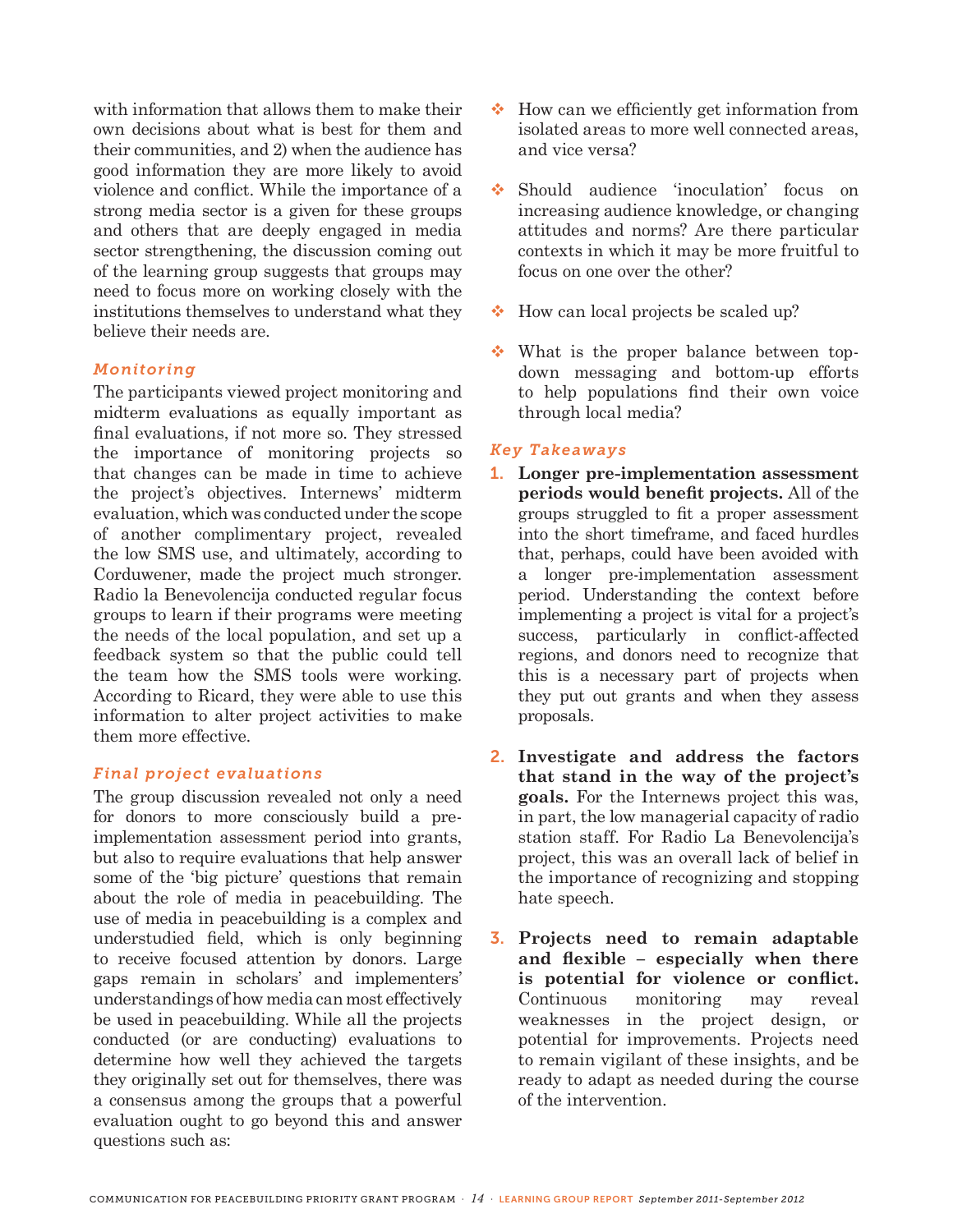<span id="page-16-0"></span>4. **Evaluations need to go beyond measuring outputs.** While it may be impossible to show that a given project reduced violence, evaluations need to begin to answer some of the bigger questions regarding the role of media in peacebuilding, rather than simply addressing how many mobile phones were distributed or how many journalists were trained. In order to add to generalized knowledge and improve the efficacy of peacebuilding projects in the long run, evaluations need to find ways to distill findings in a way that adds to the 'big picture' questions posed above.

# LOOKING FORWARD: DISSEMINATION & COLLABORATION

All the groups enjoyed the workshop, and found it useful to meet each other and learn from each other's projects. It also allowed them to reflect on their own projects, and consider where collaboration would be useful, such as in the combination of the theoretical underpinnings regarding the effects of hate speech behind Benesch's research and La Benevolencija's work.

While the Learning Group workshop was useful for thinking critically about the projects, the participants agreed that it would have provided greater benefits if they had had the chance to meet earlier on in the projects, so that they could have used the insights to improve their project designs as the projects progressed.

While this was part of the intended purpose of the collaborative website set up by Internews – to allow the different groups to talk about their projects while they were taking place – this did not occur for two primary reasons. First, the participants agreed that it was not until they were able to discuss their projects face-to-face that they truly saw the overlap and the elements common to the three very different projects. Working on the ground, in difficult conditions and under severe time constraints, the groups did not see a great value in taking the time to learn about the other projects when they could not see the important aspects of media and

peacebuilding they held in common. Secondly, although the groups did try to use the website, there were technical problems which made the collaborative functions less useful. Future learning groups like this would therefore benefit from an earlier group meeting so the different groups can get a sense of the other projects, coupled with a website that would easily allow them to share information. The group meeting should ideally take place *before* the projects begin, as it can be difficult (and stressful) to leave the project, even for a few days, in order to meet with the other members of the learning group. The participants additionally suggested that gathering a larger group of people working in the area of media and peacebuilding, rather than only three groups, may have also been more informative (though they also acknowledged that having more than four or five participants may have made it difficult to have a productive discussion).

The group also discussed the unfortunate fact that competition for funding between groups may stifle collaboration. They agreed that collaboration is much easier when the work of two or more different organizations is complementary, and each can contribute something unique to a project. One suggestion for counteracting this was for funders to emphasize the desire for collaboration in calls for proposals.<sup>4</sup>

This extended to dissemination as well. The teams lamented the fact that it was difficult to get data from other organizations, and would like to see more data sharing. They saw a potentially large benefit of groups like CIMA that seem to be doing a good job of bringing together the work of different groups working in the field, and functioning as a kind of 'neutral ground' on which organizations could come together and share information.

<sup>4</sup> The groups acknowledged that this occurs on the donor end as well, and sometimes results in organizations funding very similar projects in the same location – which also makes it difficult for groups to work together. As Benesch stated, "I wouldn't want to be a journalist in Kenya" because there are *so* many trainings, run by different organizations, that they are pressured to attend.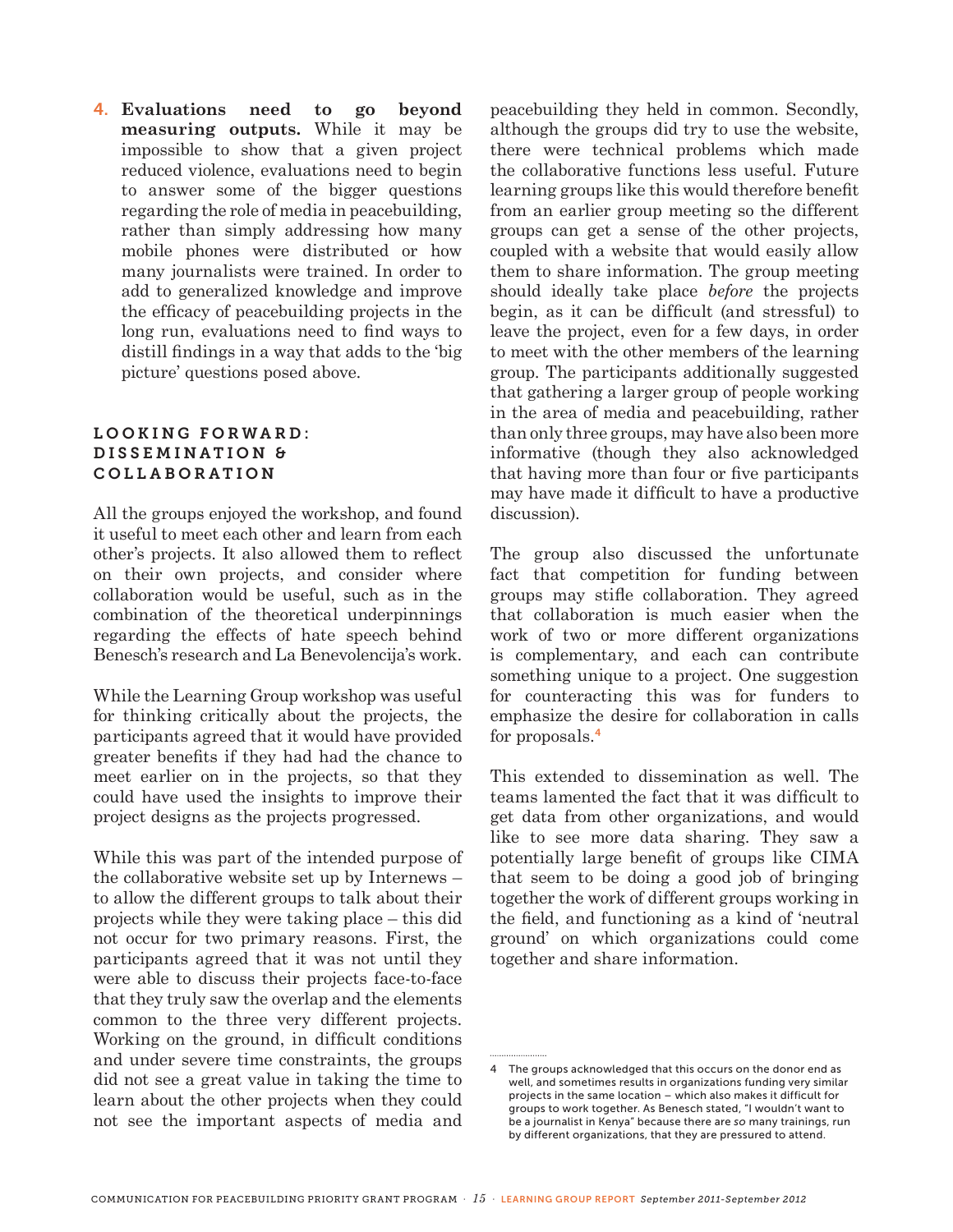# <span id="page-17-0"></span>CONCLUSION

Ultimately, the USIP learning group was a unique and important opportunity for three implementers in the communications for peacebuilding field to come together and discuss the outcomes, challenges and successes of their respective projects. The meeting highlighted the ways that seemingly different projects can have significant overlap, and the enormous potential for organizations to learn from their peers, ultimately strengthening their own interventions and improving services provided to beneficiary communities. Through a discussion of the collective experiences of the three USIP grantees, clear general themes emerged as central to strengthening overall project implementation in the communication for peacebuilding field. The overwhelming consensus that came out of the workshop and seemed to undergird all of the discussions was that gaining an in-depth, nuanced understanding of the target population's needs and desires is essential to both the immediate success and long term sustainability of projects. Presumptions about what a community wants and desires can lead to projects that ignore the immediate needs of the community they purport to benefit, and that have a low potential for continued success once the funding runs out. Without an understanding and respect for the community's own goals, practitioners will also find it difficult to gain the trust of target communities and to engage them in project activities.

Understanding the role of media and communication in peacebuilding has been of keen interest to both program implementers and funders in recent years, but knowledge about the role of media in conflict-affected regions, and about the best ways to undergo interventions, is still incipient. Evaluations that not only determine the level of success of an individual project, but also contribute to the knowledge base more broadly, and help us learn as a community of practice how to better implement these kinds of projects, is vital.

There have been some efforts to create guidelines regarding evaluations in conflictaffected regions that will help achieve these goals of increasing the knowledge base, and that might be helpful in future iterations of these types of projects, and in future learning groups. The evaluation principles that came out of a 2010 meeting in Caux, Switzerland, with an international group of funders, program implementers, and researchers, refer specifically to ways that media and communication interventions in conflict-affected regions can be improved (referred to as the 'Caux' principles).<sup>5</sup> Among others, these principles include carefully selecting conflict-specific project indicators, keeping projects in conflict-affected regions adaptable to changing conditions, sharing knowledge with others as frequently as possible, and collaborating with local groups (who are usually more familiar with local conditions than the implementers themselves). The learning group solidly confirmed the need for these kinds of practices in order to improve evaluations and increase shared knowledge.

Search for Common Ground's Learning Portal for Design, Monitoring & Evaluation<sup>6</sup> offers a space where researchers and practitioners can share knowledge on M&E practices with each other in a way that fosters the kind of learning and collaboration that was the goal of this learning group. One way to improve the efficacy of the learning group, share its findings, and make the results more accessible to others might be to encourage future learning groups to share their M&E practices and findings through this website. This may also address the fact, mentioned in the section above, that the groups found it difficult and unfortunate that they could not easily access data and findings from other organizations.

Overall, the learning group was a successful forum for discussing key lessons learned and general takeaways for future communications for peacebuilding projects. All of the participants believed that more frequent, systematic discussion forums before, during and following project implementation would strengthen their overall projects and would help them more effectively collaborate with others.

<sup>5</sup> Arsenault, A., Himelfarb, S., and Abbott, S. (2011). *Evaluating media interventions in conflict countries: Toward developing common principles and a community of practice.* United States Institute of Peace.

<sup>6</sup> [www.dmeforpeace.org](http://www.dmeforpeace.org)